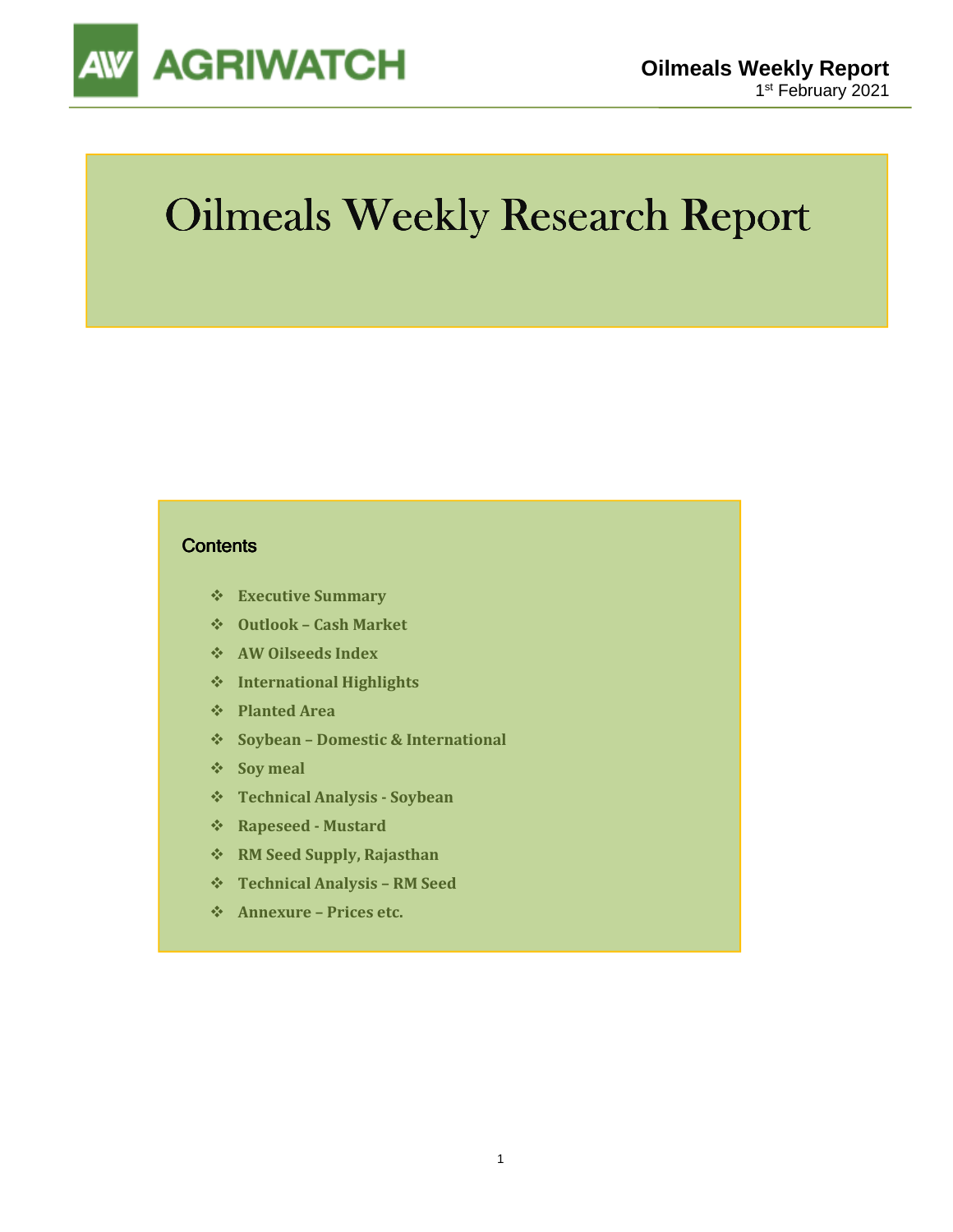

## Executive Summary

The domestic soybean and soymeal have extended the gain on strong overseas soymeal demand & local crushers demand. While, the concern about bird flud confirmed cases in several Indian states may curb any major gains in coming days.

However, rapeseed-mustard declined ahead harvesting of the seed and on expectation of bigger crop. The harvesting of New Mustard crop in UP state has speed-up now while other growing regions are likely to begin soon.

The rapeseed-mustard will remain under the new crop pressure for sometime. However, robust overseas demand in rapeseed-meal and improved mustard oil demand post COVID will remain positive for the seed in medium-term.

Groundnut seed made another higher price record in this week and remained leader among all the oilseeds on strong overseas demand in the seed and the groundnut oil this season.

The rapeseed-mustard prices decline by -2% while rapeseed meal rose by 3.20%, soybean posted gains by +0.54% while soymeal surged by +0.57% and groundnut seed rose by +0.52%, all compared to the previous week's level.

We feel the soy complex to feature range-bound movement with firm-bias on improved overseas soymeal demand and better crush margin. Rapeseed-mustard complex to feature range bound movement with weak bias ahead crop harvest and bigger crop outlook, for short-term. Bullish global soybean supply outlook will continue to support the soy prices at higher level in medium-term. Besides, groundnut prices will also feature range-bound movement with firm bias on bullish outlook following good overseas demand for Indian seed.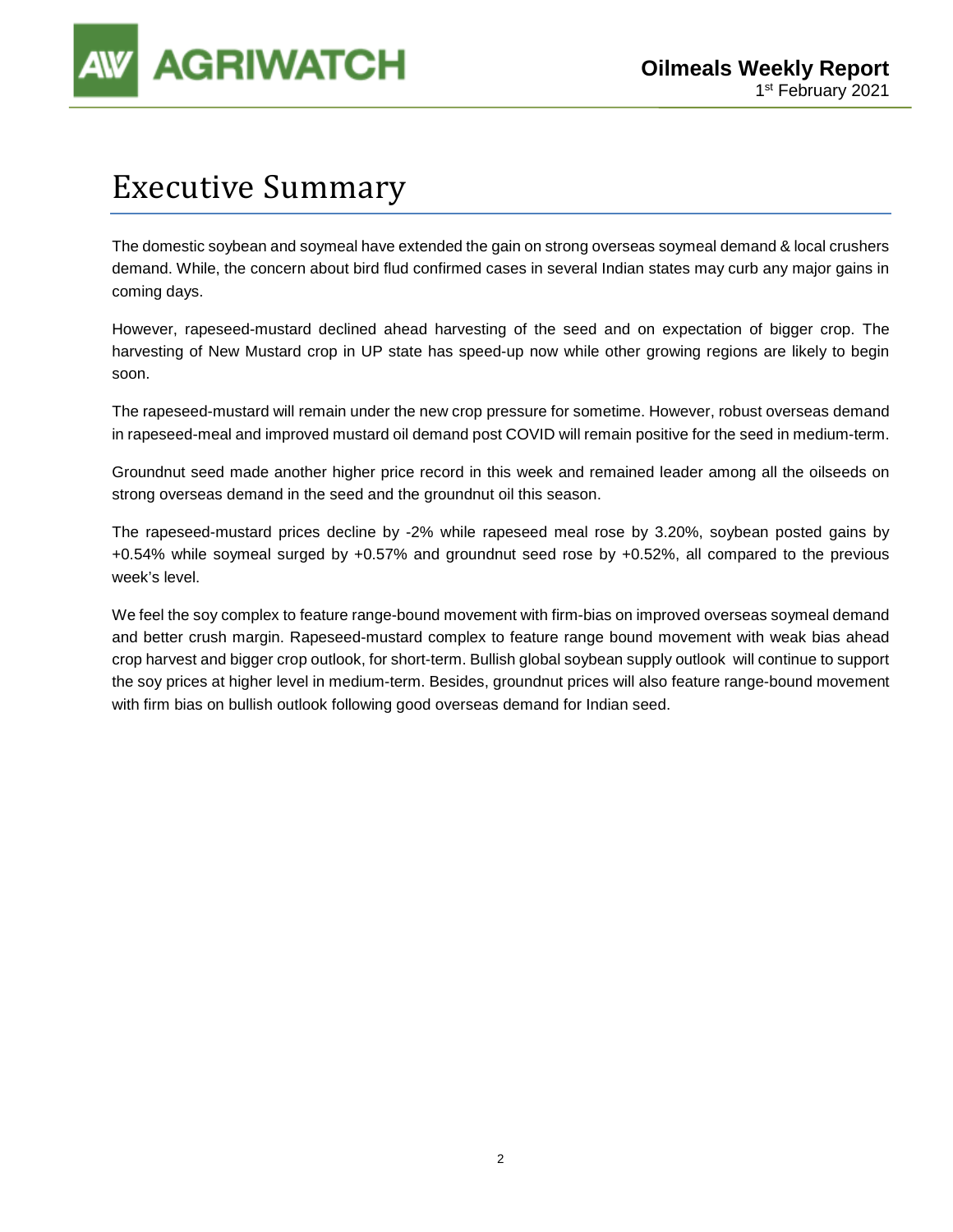

# Outlook – Cash Market

**Outlook - Soybean (Spot, Indore):** The soybean prices will feature range-bound movement with firm bias on higher soymeal export sales in recent months and decline in the soyoil import should limit any sharp in the bean. Rising cases of bird flu will remain cut any price hike.The prices (Indore, Plant basis) are expected to feature range bound movement in the price band of 4,650 – 4,770 level.

**Outlook – Soy meal:** Soymeal prices are likely to feature range bound movement with firm bias on strong export demand in the last couple of months. However, outbreak of bird flu in several Indian states will limit the gains. Dull demand from poultry sector will remain a negative for the market. However, Soy meal, Indore is expected to be in the range of 35,000 – 37,000/MT levels in week ahead.

**Outlook - Rapeseed-Mustard (Spot, Jaipur basis)**: Rapeseed-mustard is expected to feature range-bound movement with weak bias in hope of heavy new crop arrivals . However, better rapeseed meal export sales and good winter mustard oil demand will also support prices from any major fall. The seed prices are likely to witness the price levels between 5,900 – 6,080/Qtl; levels in next week.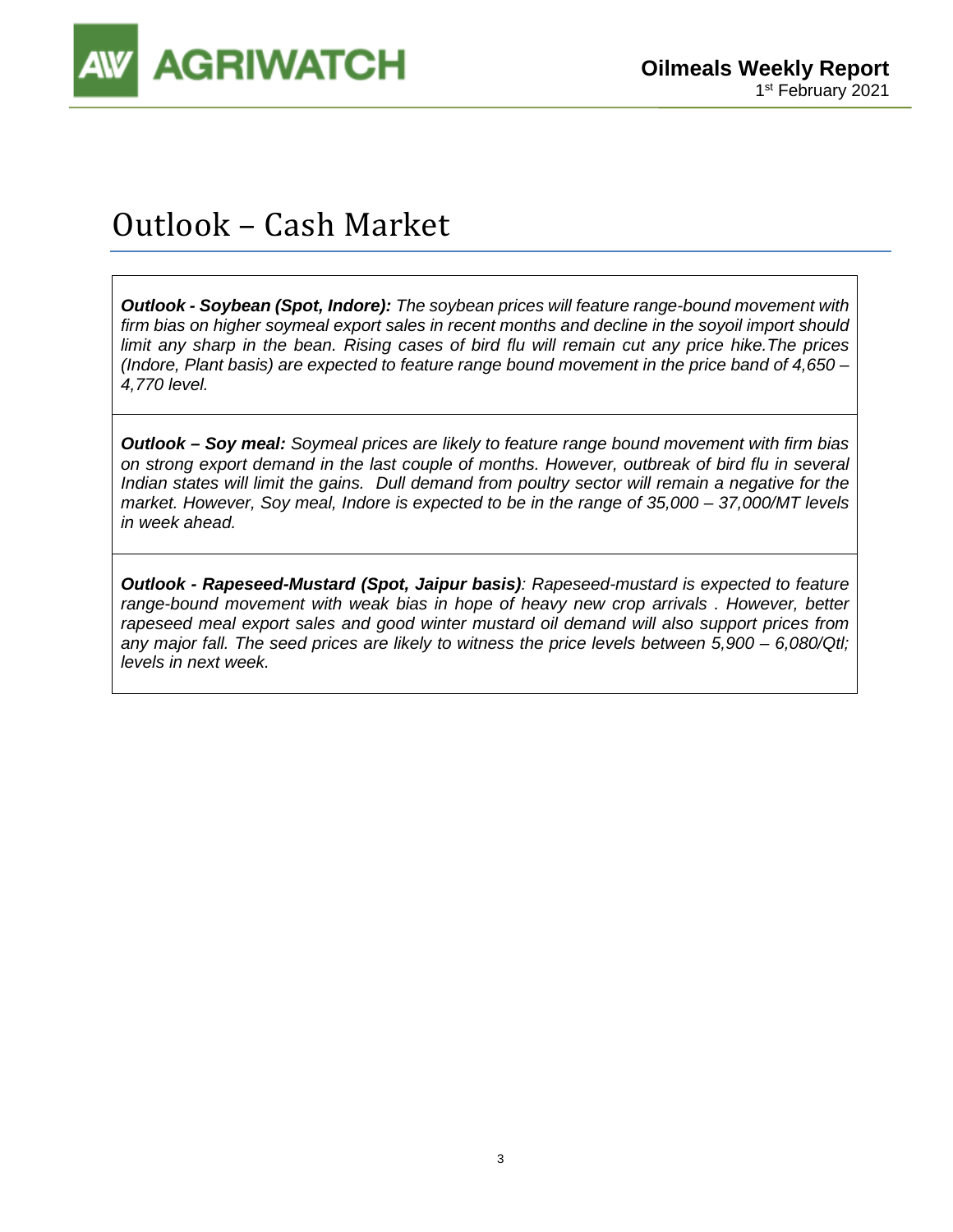

# International Highlights

- At the weekend, CBOT's most-active soybean contract went up US \$1.37 a bushel, rising 1.2%, getting support as harvesting is delaying in Brazil due to rain.
- In the January'21 report, the USDA has lowered US 2020/21 soybean production to 112.5 million tonnes compared to 113.5 million tonnes previously. It has kept Brazil's soybean production unchanged at 133.0 million tonnes. Similarly for India, the estimates are unchanged at 10.5 million tonnes from previous month. However, it has slashed the Argentina's 2020/21 soybean production to 48.0 million tonnes from 50.0 million tonnes last month.
- $\cdot \cdot$  The global 2020/21 soybean production is estimated at 361.0 million tonnes vs 362.1 million tonnes in the last report by USDA. World soymeal exports estimates are slightly down at 62.81 million tonnes vs 62.84 million tonnes for 2020/21.
- The monthly US soybean crush surged to the second highest monthly level on record in December 2020, marking the busiest year of soybean crush ever for the industry, according to data published by the National Oilseed Processors Association (NOPA).
- NOPA members, US, crushed 183.159 million bushels of soybean during December 2020, up from 181.018 million bushels in November and 174.812 million bushels in December 2019.
- Aprosoja, in its recent Brazil's 2020/21 soybean estimate has reduced the output by 2 million tonnes to 127 million tonnes from 129 million tonnes in its previous forecast, due to the month long dryness in the key producing regions.
- Argentina's 2020/21 soybean output is pegged at 50 million tonnes by Rosario Grain Exchange. The country harvested 50.7 million tonnes in 2019/20. The Buenos Aires Grains Exchange has estimated the soy crop at 46.5 million tonnes vs 49.6 million tonnes last season and increase the area under bean by 0.6% this year vs 17.3 million hectares last year.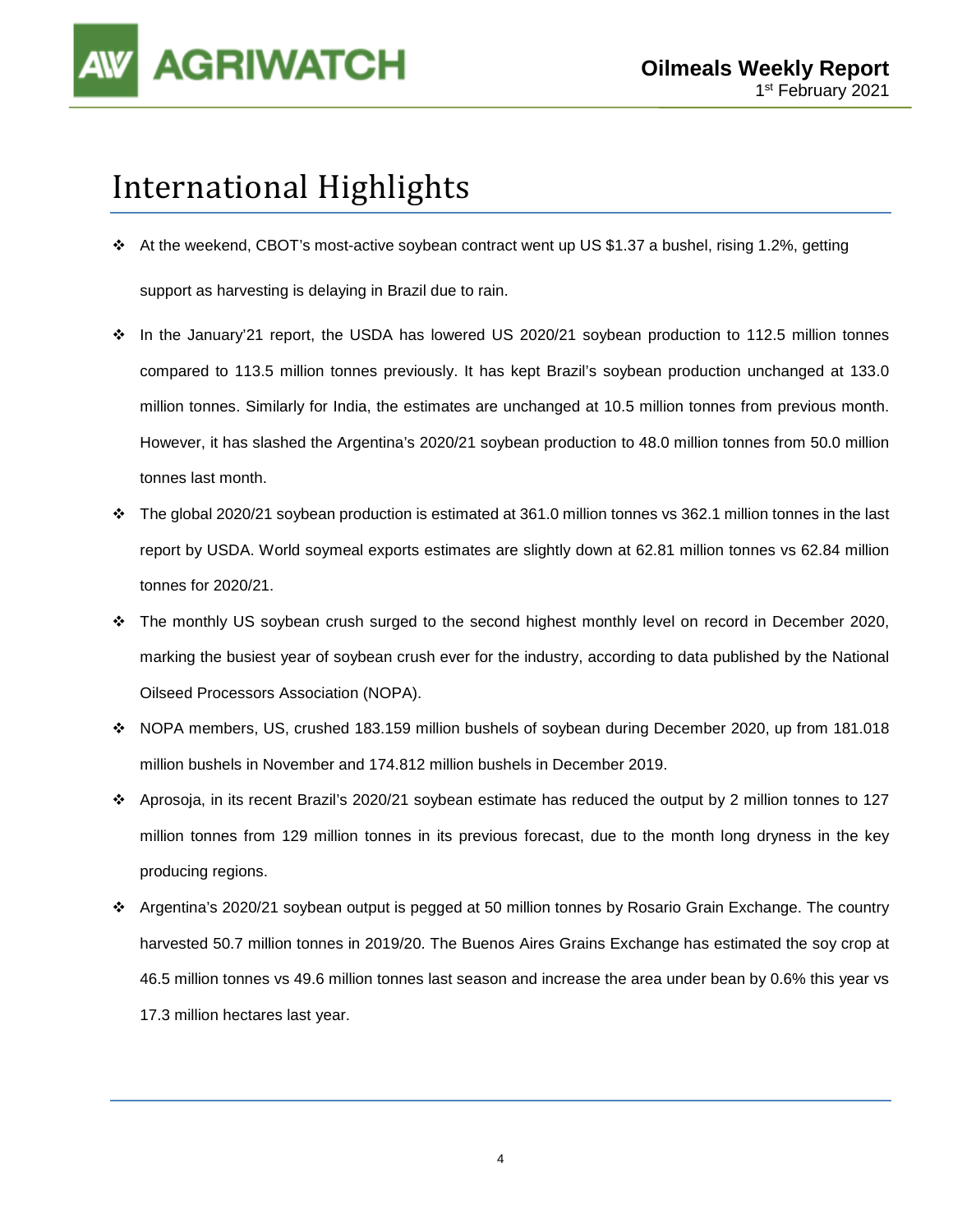## Sown Area – *Rabi* Oilseeds, India 2020-21

In the latest official rabi oilseeds planting report, by the Ministry of Agriculture, the total coverage area under rabi oilseeds is reported at 83.95 lakh hectares, up 4.97% from 79.98 lakh ha in the corresponding period of last year. Of the major oilseeds, rapeseed-mustard sowing is reported up by 7.03% at 73.94 lha compared to 69.08 lha during the corresponding period of last year. Groundnut at 4.76 lha vs 4.82 lha, safflower at 0.59 lha vs 0.63 lha, sunflower at 1.04 lha vs 1.05 lha, sesamum 0.48 lha vs 0.60 lha, linseed at 2.94 lha vs 3.47 lha and other 0.21 lha vs 0.33 lha during the same period last year.

| Crop                  | <b>Normal</b><br>Area (5<br>Year Avg.) | <b>As on 29</b><br><b>Jan. 2021</b> | <b>As on 29</b><br><b>Jan. 2020</b> | %<br>Change |
|-----------------------|----------------------------------------|-------------------------------------|-------------------------------------|-------------|
| Rapeseed/Mustard      | 59.44                                  | 73.94                               | 69.08                               | 7.03        |
| Groundnut             | 7.28                                   | 4.76                                | 4.82                                | $-1.23$     |
| Safflower             | 1.18                                   | 0.59                                | 0.63                                | $-7.19$     |
| Sunflower             | 2.41                                   | 1.04                                | 1.05                                | $-0.85$     |
| Sesamum               | $0.00*$                                | 0.48                                | 0.60                                | $-19.74$    |
| Linseed               | 2.75                                   | 2.94                                | 3.47                                | $-15.28$    |
| <b>Others</b>         | 0.13                                   | 0.21                                | 0.33                                | $-36.32$    |
| <b>Total Oilseeds</b> | 73.19                                  | 83.95                               | 79.98                               | 4.97        |

Source: MoA, GOI

Area in Lakh Hectares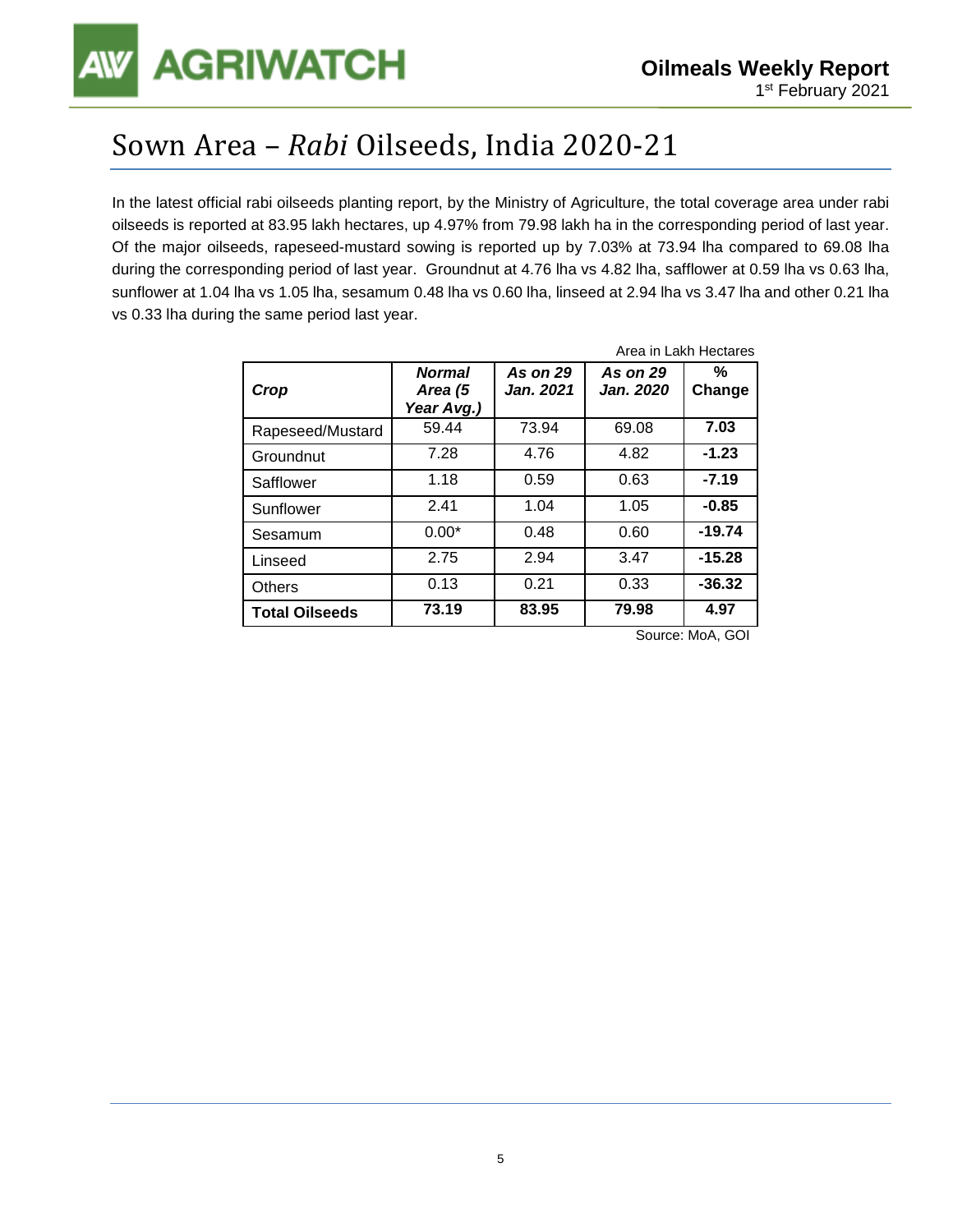# Soybean

Soybean closed remain higher side due to regular demand from oilseed processors to meet the strong overseas soymeal demand and local soyoil demand. However, rising confirmed cases of bird flu may hamper any major hike in coming days.

The sentiments in the soy complex is bullish on decline in global soybean production scenario, likely fall in the soybean inventories and strong Chinese demand.

The average weekly soybean plant delivery prices at Indore cash market improved by +0.54% to Rs. 4,650 a quintal compared to Rs. 4,625 a quintal a week ago.

At the weekend, CBOT's most-active soybean contract went up US \$1.37 a bushel, rising 1.2%, getting support as harvesting is delaying in Brazil due to rain.

The harvesting of soybean in Brazil is getting slow due to rainfall and heavy water log in the fields.The farmers haave harvested just 0.7% of its new soybean area against 4.2% in the last year.

The Soybean crop in Brazil may touch 128 million tonnes in 2020/21 as per AgResource. The estimates is lower than its earlier figure and USDA's crop estimates due to excess rainfall in the field. It expects that China may buy a record soybean around 110 million tonnes in the 2021/22 crop year. On the other hand, Safras & Mercado expects soybean crop size in Brazil at 133.1 million tonnes for 2020/21 season higher from its previous forecast after improved crop condition in the field.

Further, Brazilian farmers are expected to reap a record harvest of 132.2 million tonnes of soybeans in 2021 despite drought, according to the average of recent estimates in a poll in of 13 analsysts, up from 125 million tonnes harvested by the farmers in the last season. The figure is also up from the last estimate, in December, the consensus forecast stood at 131.79 million tonnes.

Brazil's 2020/21 soybean crop is estimated at 132.4 million tonnes vs 133.2 million tonnes forecast in November by Agroconsult. The average soybean yield is seen at 57.4 kg bags/ha. vs 57.9 kg/ha. The production figure is still higher than last year's production figure of 125.0 million tonnes by the government.

Brazilian farmers are expected to export 83 million tonnes of soybeans in 2021 vs 83.2 million tonnes forecast in November.

In the January'21 report, the USDA has lowered US 2020/21 soybean production to 112.5 million tonnes compared to 113.5 million tonnes previously.

It has kept Brazil's soybean production unchanged at 133.0 million tonnes. Similarly for India, the estimates are unchanged at 10.5 million tonnes from previous month. However, it has slashed the Argentina's 2020/21 soybean production to 48.0 million tonnes from 50.0 million tonnes last month.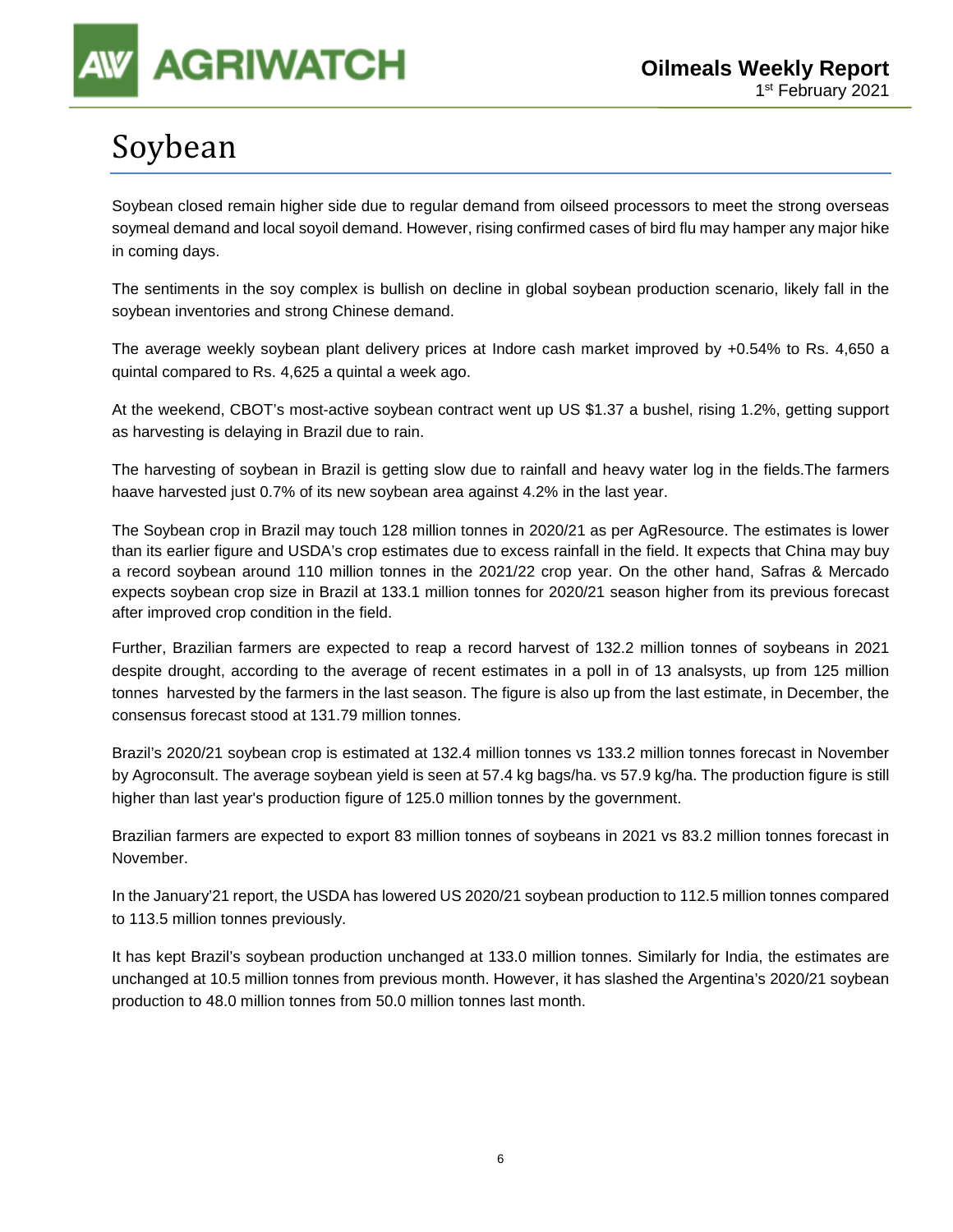

The global 2020/21 soybean production is estimated at 361.0 million tonnes vs 362.1 million tonnes in the last report by USDA. World soymeal exports estimates are slightly down at 62.81 million tonnes vs 62.84 million tonnes for 2020/21.

China's soybean imports surged 13% to an annual record in 2020, showed customs data, led by increased soybean crushing on improved crush margin and strong demand from country's recovering pig sector which was hit due to the swine flu last year.

China bought 100.3 million tonnes of oilseed in 2020, which is up from 88.51 milion tonnes in 2019, according to the General Administration of Customs.

For December 2020, the imports stood at 7.524 million tonnes, which is down 27% from 9.54 million tonnes same period last year and also down from November's 9.59 million tonnes.

We feel that the confirmed cases of bird flu in 9 Indian states will hit the soybean demand for a short-term on fall in soymeal off-take from poultry sector. But the improved overseas soymeal demand and good export enquiries will once again help recovering the soy complex.

India's December 2020 soymeal exports improved by +248% to 2,51,221metric tonnes compared to 72,233 metric tonnes in the same period last year. Further, the soymeal shipments improved by +56% to 8,88,202 metric tonnes in aggregate, during the last eight months (Apr.-Dec.) of financial year 2020-21 compared to 5,69,349 metric tonnes during the corresponding period last year.

Improved local winter edible oil demand, bullish global soy supply outlook on dry weather in Latin America which will hit the bean output in Argentina and Brazil. Argentine and workers strike after wage talk failed remained bullish for the international soy complex.

CONAB, in its December 2020 report, has forecast Brazil's 2020/1 soybean production estimate to 134.451 Mn T vs 134.953 Mn T in November 2020 and 124.845 Mn T in 201920.

The agency cites dryness as the major factor which has hit the soybean yield this season. The soybean yield projected at 3,522 kg/ha vs 3,528 kg/ha in November forecast and 3,379 kg/ha last year.

Agriwatch has revised its India's 2020/21 soybean output estimate to 10.7 million tonnes, up 22% from 8.74 million tonnes in 2019/20. USDA has pegged it at 11.2 million tonnes,

SOPA has pegged India's 2020/21 soybean estimate at 10.45 million tonnes against 9.31 million tonnes estimated for 2019. The yield is estimated at 883 kg/ha vs 865 kg/ha for the same period.

We expect India's soymeal exports to improve by 50-60% year-on-year for coming months, after fall in the soybean crushing in Argentina and Brazil as their stocks dried up.

India had imported 2,50,784 metric tonnes of crude soyoil in November 2020 to meet the supply gap, up +52%, compared to 1,64,750 metric tonnes in October 2020. This is mainly a seasonal surge.

Further, during November 2020, India's edible oil imports fell by -2% to 11,02,899 metric tonnes compared to 11,27,220 metric tonnes same period last year.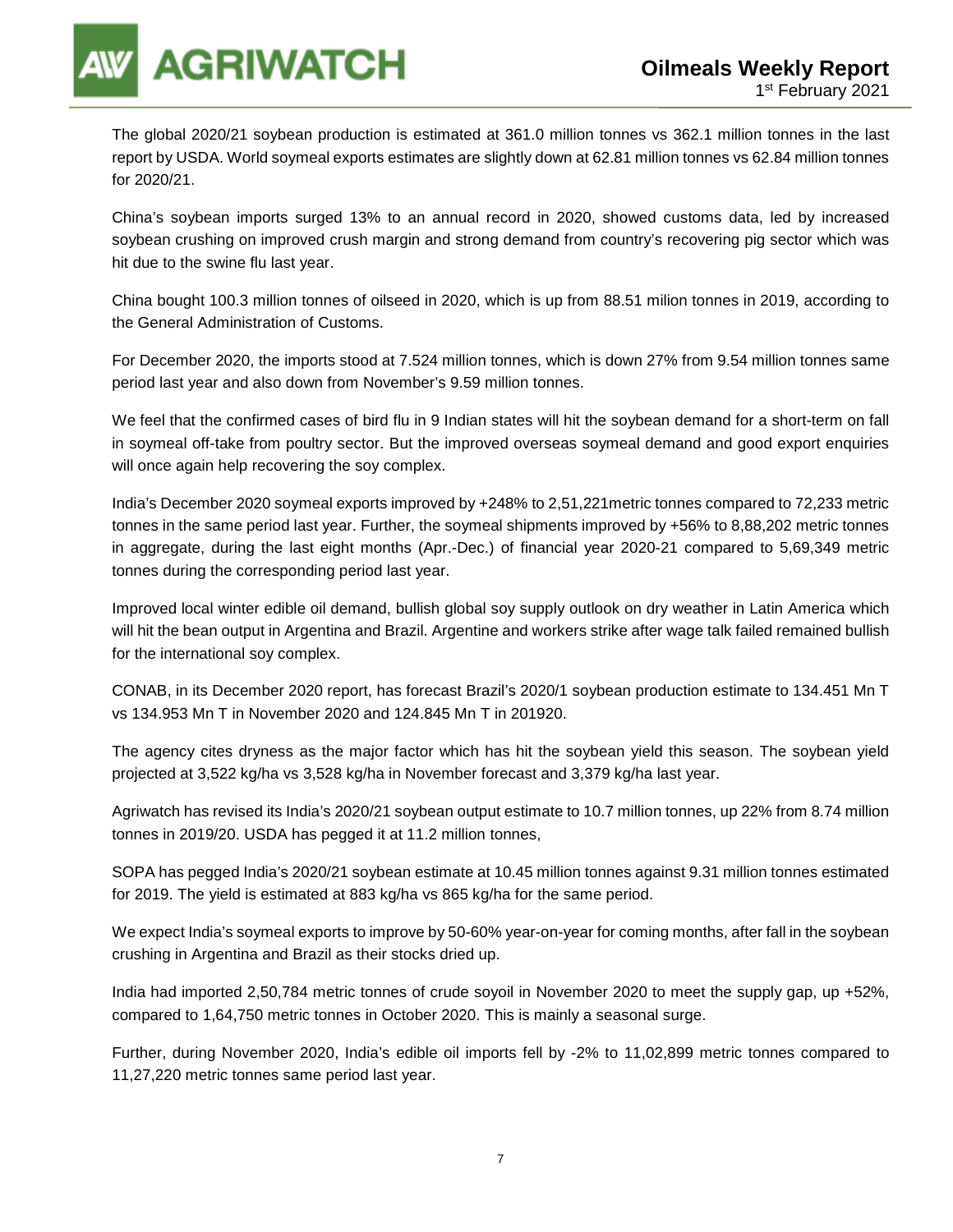

The decline in imports will support the domestic soybean crushing, but this seems short lived as import parity for soyoil may lose the opportunity after peak soybean crushing window.

The average weekly soybean plant delivery prices at Indore cash market improved by +0.54% to Rs. 4,650 a quintal (Rs 4,575 -4,650/Qtl) from Rs. 4,625 a quintal (Rs 4,575-4,725/Qtl) a week ago.

The arrivals of bean fell to 4,20,000 bags in the cash market yards of Madhya Pradesh, during the week against 4,75,000 bags a week ago.

The major buyers are as follows: Agrawal, Neemuch, Shanti Overseas, Living Food, Goyal Protein, Bansal-Bhopal, Vippy-Dewas, ABIS, Sneha, Ruchi Soya, Shalimar Katol, Vippy Dewas, Dhanuka Neemuch, Avi Agri Ujjain, M.S. Neemuch, RH Seoni, Prakash, Kriti Dewas, Mahakali, Prestige Dewas, Itarsi Oil, Sanwaria Itarsi, MS Solvex Neemuch, MS Soya Pachore, during the week.

**The domestic soybean prices are likely to feature range-bound movement with firm bias on improved soymeal exports from India and winter edible oil demand.** 

### **International:**

Refinitive's trade flows have recorded 9.7 million tonnes of soybean imports by China during November 2020, the highest volume over the past three years during the same period.

Of the total about 6.8 million tonnes (70%) were shipped from the US which is double compared to October's US soybean imports by China.

China's soybean purchases are likely to remain strong over the next couple of months. It also said, in December, imports from the US will continue to increase to 7.6 million tonnes.

According to China's custom data, China's total soybean imports in 2020 will likely range between 101-105 million tonnes, compared to last year's 88.6 million tonnes.

USDA attache has projected China's 2020/21 soybean imports at 95 million tonnes which is lower than 98.5 million tonnes imported in 2019/20 by the country. The reason cited is the higher beginning stocks in the new marketing season following a buying spree in 2019/20.

China also imported 2.74 million tonnes of Brazilian soybean in November 2020, down 29% from 3.86 million tonnes same period last year. Brazilian exports during Jan-Nov'20 stood at 63.1 million tonnes, up 19% from 52.84 million tonnes corresponding period last year.

Brazil eliminated import tariffs for soybean and corn on 16th October 2020, seeking to maintain the supply balance amid record domestic prices for both commodities. For soybean, tariff-free imports were valid until 15 January 2021, while for corn the license goes until 31 March 2021.

According to Safras & Mercado the tariffs suspension in Brazil is likely to push soy imports to a maximum of 1 million tonnes this year, as compared with a current projection of 850,000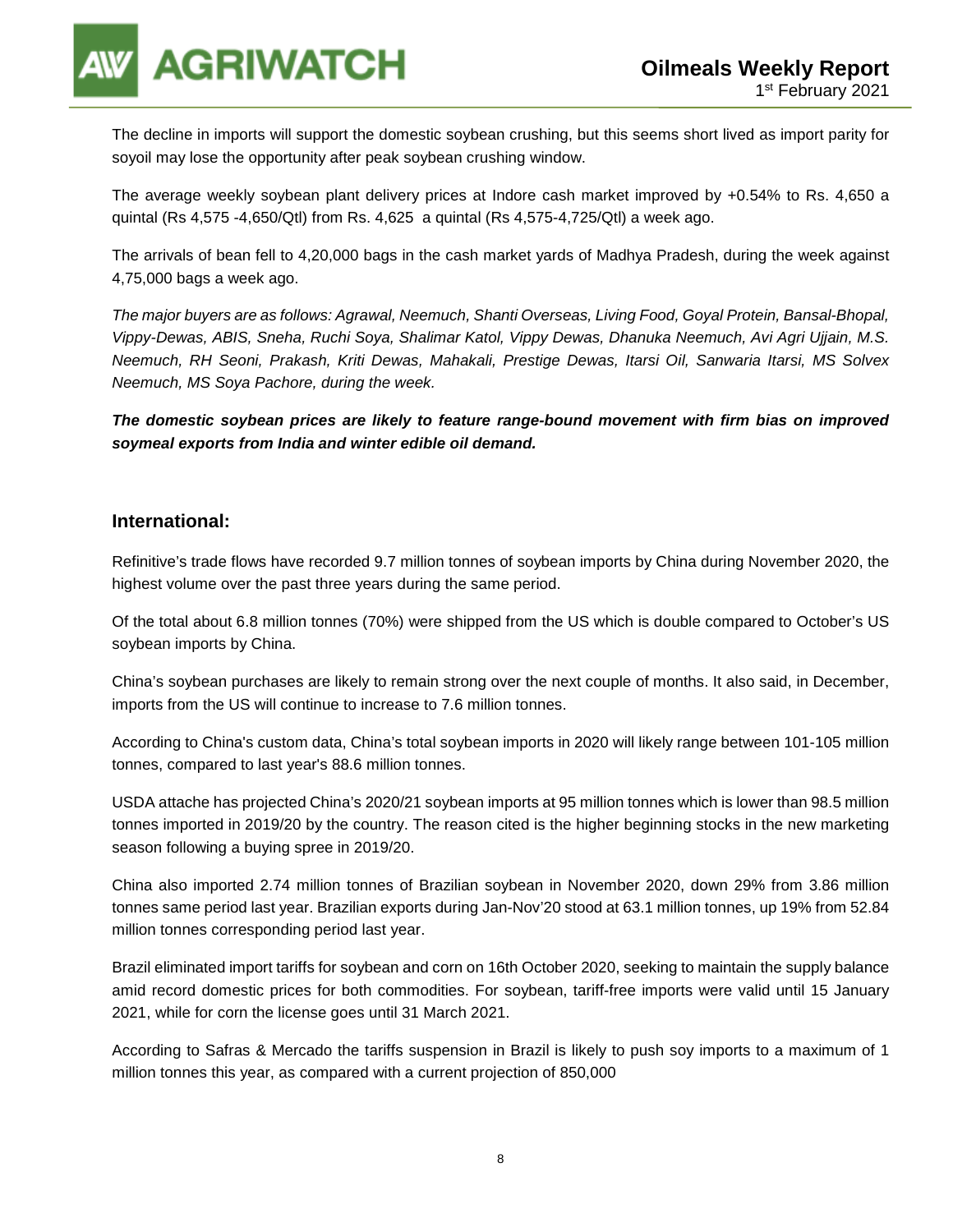Argentina has temporarily slashed soybean export duty by 3% points to 30% to help stimulate trade, as the country struggles with recession and declining foreign reserves.

Argentina's 2019/20 soybean yield is estimated an average of 2.96 tonnes per hectare and the country's soybean production is pegged at 49.5 million tonnes, said the Buenos Aires Grains Exchange. The reduction is mainly due to the dry weather during the crop development phase.

**Revised September'20:** Brazil's 2020/21 soybean output is forecast up by around 5-6% between 127.3 million tonnes to 133.5 million tonnes by various agribusiness consultancies like Rabobank (127.3 Mn T), Abiove (131.5 Mn T), Datagro (131.69 Mn T), Celeres (131.4 Mn T), AgRural (131.3 Mn T) and Conab (133.7 Mn T) and USDA has pegged it at 133 Mn T currently.

These agencies have pegged the Brazil's 2020/21 planted area to 37.9 - 38.2 million hectares which is up 1.3 – 2.5 million hectares estimated by these agencies for 2019/20.

Industry estimates suggest this year's Brazilian soybean export may reach 80 million tonnes or more, which means another 12 million tonnes could be exported over the next few months.

China's domestic soybean production is seen at 18.81 million tonnes in 2020, up 3.9% from the previous year, according to forecasts of the agriculture ministry. The country's soybean crushing volumes were pegged at 85.98 million tonnes this year.

The strong Chinese demand will continue to lend support to the international soy prices during the season.

The international soybean prices are expected to rebound after a short-term fall following much needed rains and profit-booking. Strong Chinese soybean demand and lower than expected gobal soybean production and inventories to keep the prices strong in the medium-term.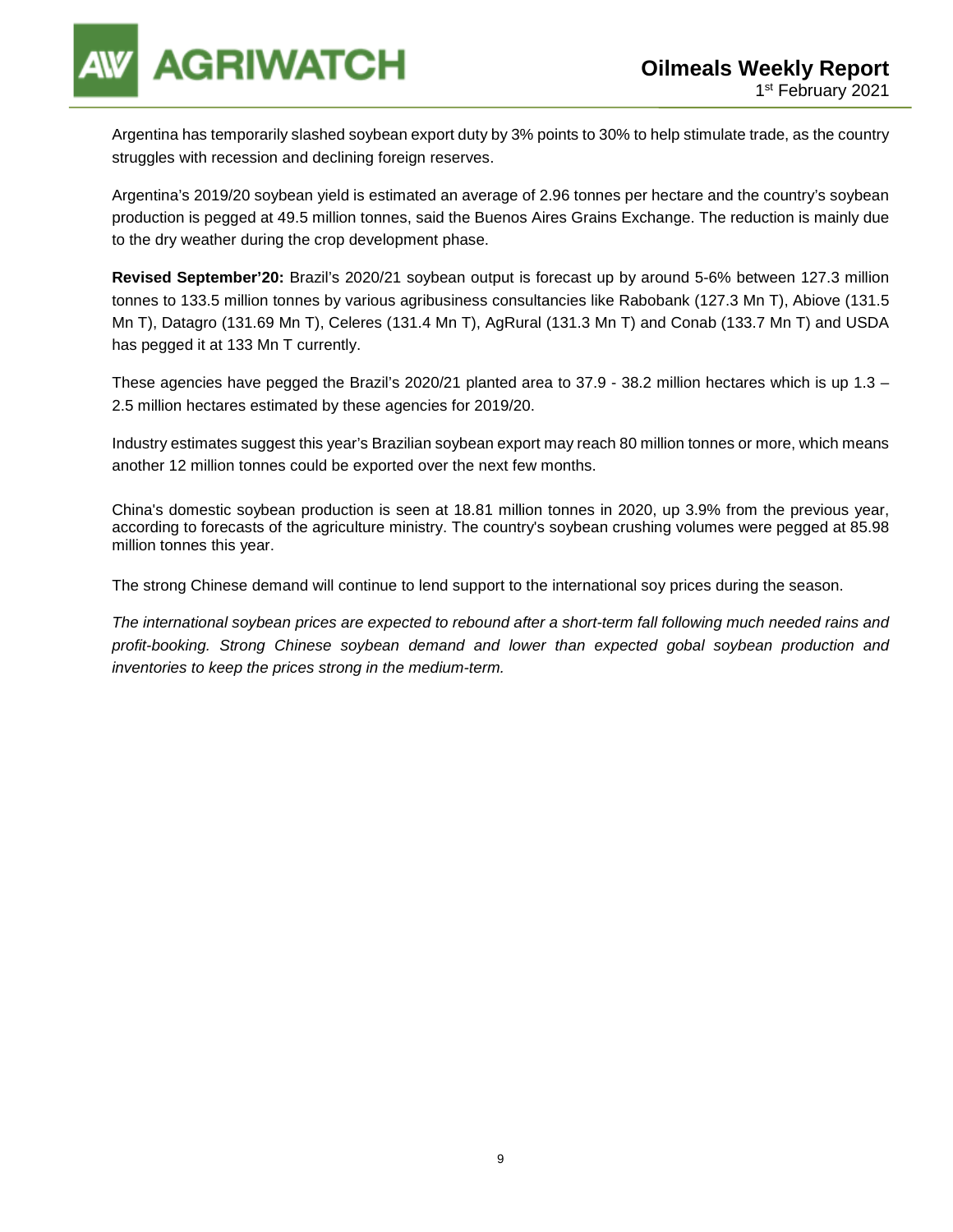# Soymeal

The domestic soymeal quoted higher price trend at the end of this week after good demand in domestic as well as in overseas markets.Robust Chinese demand will lend further support to increase the prices. However, rising cases of bird flu in nine states of India may curb any sharp gain.

The gains are backed by the strong and continued overseas soymeal demand of Indian origin.

The soymeal prices surged by +0.57% alongside soybean on strong soymeal export data. The local soymeal demand is still dull on bird flu and COVID.

India's December 2020 soymeal exports improved by +248% to 2,51,221metric tonnes compared to 72,233 metric tonnes in the same period last year. Further, the soymeal shipments improved by +56% to 8,88,202 metric tonnes in aggregate, during the last eight months (Apr.-Dec.) of financial year 2020-21 compared to 5,69,349 metric tonnes during the corresponding period last year.

India's export of oilmeals for the month of December 2020 is reported at 5,12,997 metric tonnes compared to 2,20,404 metric tonnes in December 2019 i.e. up by +13%.

The overall export of oilmeals during April to December 2020 is also reported up by +26% at 24,61,696 metric tonnes compared to 19,55,276 metric tonnes during the same period last year.

Of the total soymeal exports of 2,51,221 metric tonnes in December 2020, Bangladesh, Iran and US remained to top buyers with imports figures touching 43,794 metric tonnes, 42,000 metric tonnes and 26,051 metric tonnes respectively..

In-spite of tough competition in world market, export of rapeseed meal and ricebran extraction performed well, during the last eight months of financial year 2020-21.

The export of rapeseed meal in December'20 is reported at 141866 metric tonnes against last year 60,178 metric tonnes during the same period i.e. down by+136%, and ricebran extraction is reported at 59470 metric tonnes against last year 43,891 metric tonnes i.e. +35% higher compared to the same period last year.

The global soy outlook is bullish as the Latin America is hit by dry weather conditions, downward revision of the US 2020/21 crop which have been recently harvested and strong Chinese soy demand

However, the domestic demand continues to be dull on COVID and recent outbreak of bird flu in several Indian states. Poultry industry contributes more than 60% of the total domestic soymeal demand and thus soymeal prices are expected to be under pressure for short-term.

CBOT March soymeal rose by US \$ 9.4 and closed at US \$ 431 per short ton compared to last week price i.e \$421.60 per short ton.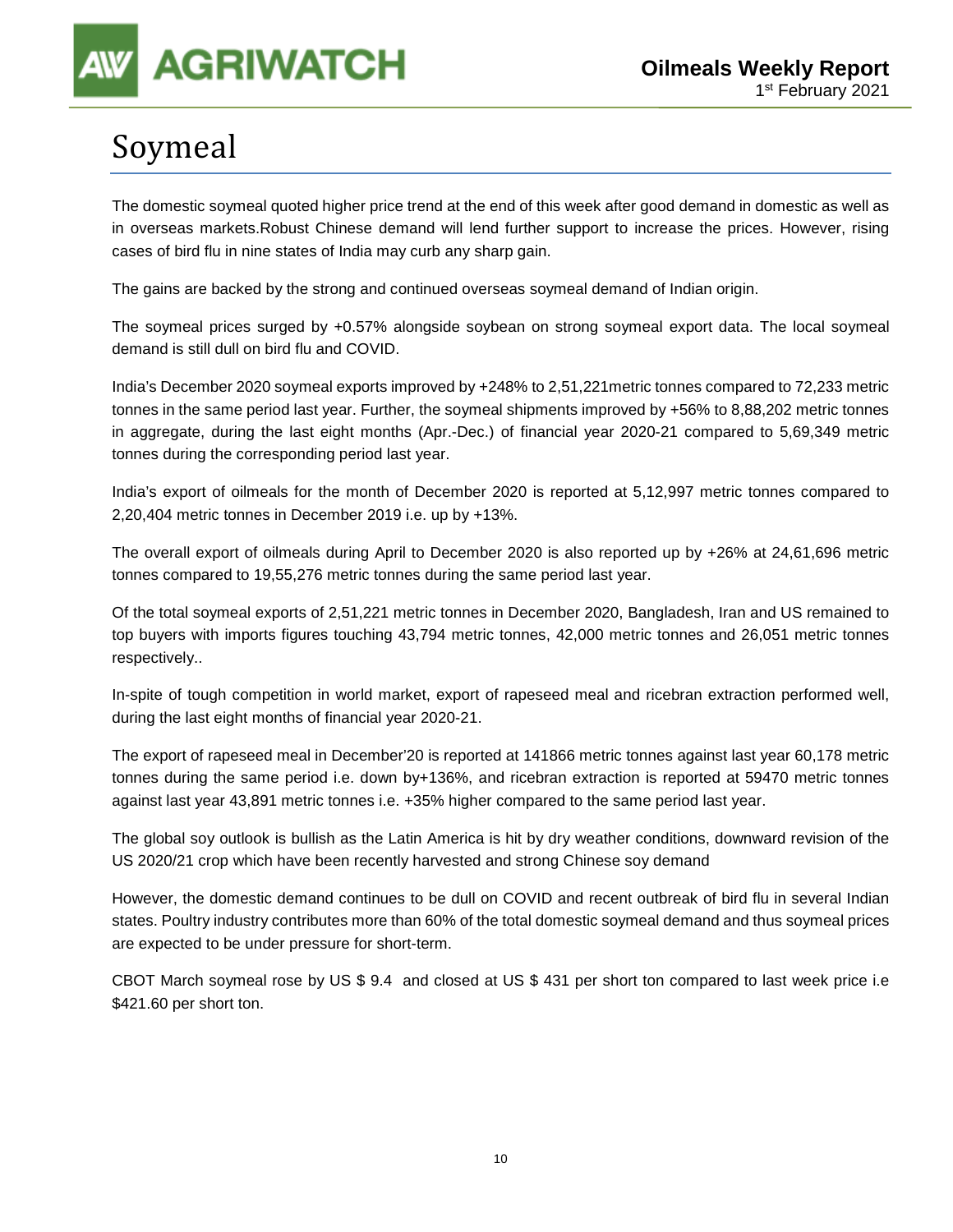

The international soymeal prices are remain strong on the supply concerns, the Argentine soymeal prices have got dearer in last couple of months due to lean season, The soymeal export price spread of India vs Argentina

(FAS Kandla and FOB Argentina) have further narrowed to US \$ 15/MT in January'20 vs US \$ 24/MT in December'20, creating exports opportunity for India.

As expected, India's soymeal exports improved after lower soybean crushing in Argentina and Brazil providing fresh opportunities for India's exports.

In the January 2020, USDA report the world soymeal exports estimates are slightly down at 62.81 million tonnes vs 62.84 million tonnes for 2020/21.



The domestic weekly average soymeal prices at Indore declined to Rs 34817/MT and was quoted between Rs 34,000 – 35,600MT compared to the weekly average of Rs 35,072/MT and was traded between the price ranges of Rs 34,500 – 35,530/MT previous week.

At Latur soymeal prices quoted steady to lower at Rs 35,500 – 36,500/MT compared to Rs. 35,500 – 37,000/MT from a week ago and in Nanded it was quoted lower at Rs. 35,000 – 36,000/MT compared to Rs. 35,000 – 36,200/MT a week ago. Besides, in Kota, the meal improved to Rs. 35,000 – 36,800/MT compared to Rs. 35,200 – 36,200/MT previous week.

India's Y-o-Y soy meal prices, Indore, are currently higher. Soy meal Indore was quoted between Rs 34,000 – 35,600/MT during the week compared to Rs 32,500 – 34,000/MT during the corresponding period last year.

The soy meal prices (Indore) are likely to feature range-bound movement between Rs. 35,000 – 37,000/MT on cases strong overseas soymeal demand.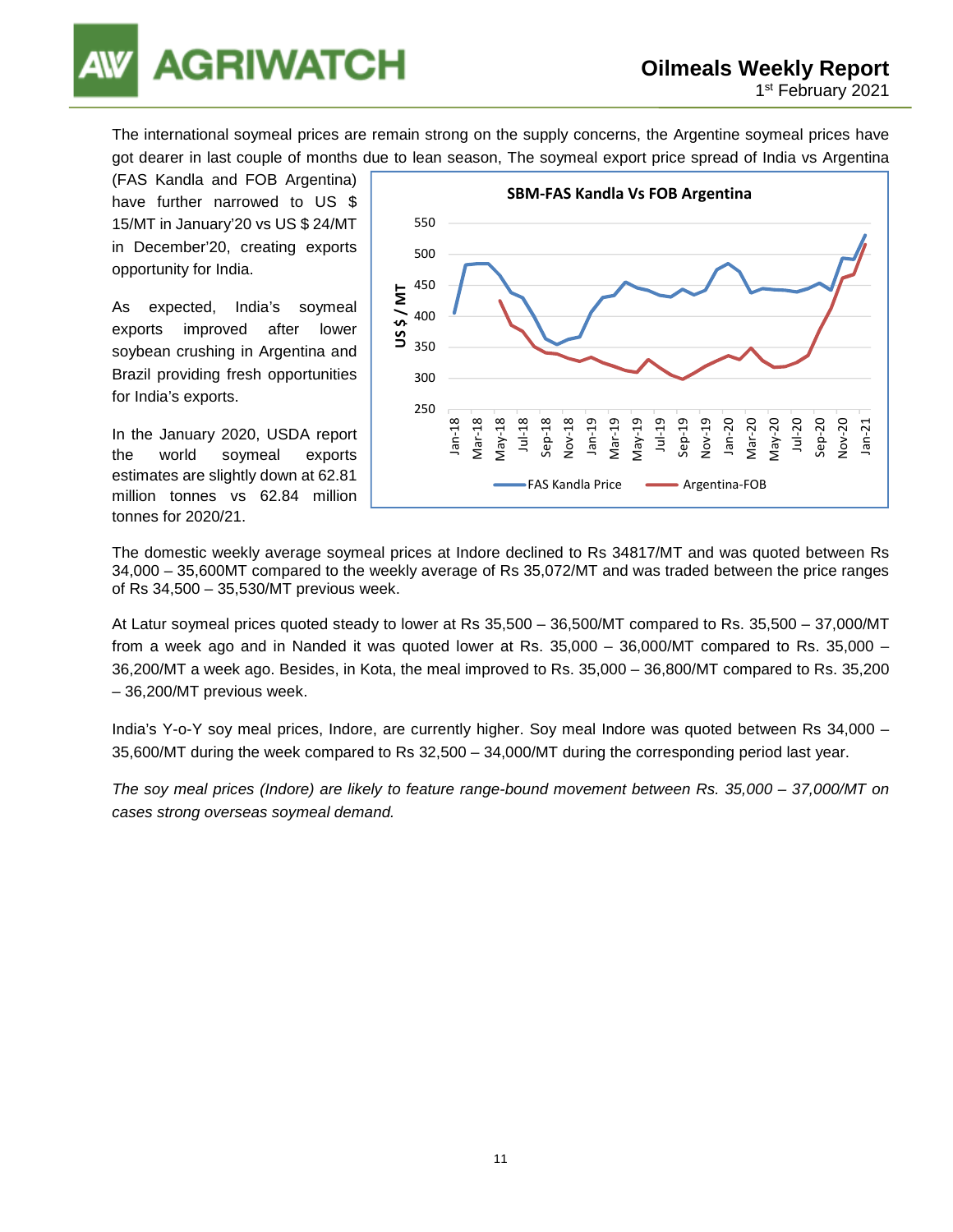#### **Previous updates:**

India's soymeal shipments improved by +28% to 6,36,981 metric tonnes in aggregate, during April -November of financial year 2020-21 compared to 49,7116 metric tonnes during the corresponding period last year.

The Brazil's soybean crop is in pod formation stage while the planting in Argentina is 98.6% complete which sped up following rains previous week. More moisture is needed was needed to ensure good yields for 2020/21 crop, said Buenos Aires Grains Exchange.

The international soy market is strong on bullish global supply scenario due forecast to lower than expected soybean production and likely fall in the US soy inventories in August 2021 followed by the Chinese buying spree.

In a major blow to the domestic soymeal market, which was already reeling under pressure, DGFT has blocked the online registration of Merchandise Export from India Scheme Claims (MEIS), this week, on its portal from exports undertaken 01.04.2020 onwards.

This will result in further decline in soymeal exports from India, as MEIS benefit of 5% is a significant incentive to compete in the world market. SOPA has made a representation to the government to revoke the suspension of the MEIS benefit immediately.

The revenue department have argued against continuing the MEIS, calling it wasteful and inefficient.

Instead of extending the Merchandise Exports of India Scheme, which cost Rs 43,500 crore in 2019-20, the NITI Aayog and the Ministry of Finance have called for putting financial resources into new Production-Linked Incentive (PLI) schemes in select sectors with core competency and potential for global exports.

However, SOPA has sought a stimulus package from the Centre to support the soybean industry, which has been hit by the lockdown and the collapse of poultry sector. It has asked the Center to increase the import duty in edible oils.

Besides, the SOPA members have addressed to Ministry of Agriculture and Farmers Welfare have demanded exemption of GST on soybean and soymeal, the same time.

The poultry sector consumes 60% of the soymeal in India and there are no takers for it leading around half of the processing units being shut.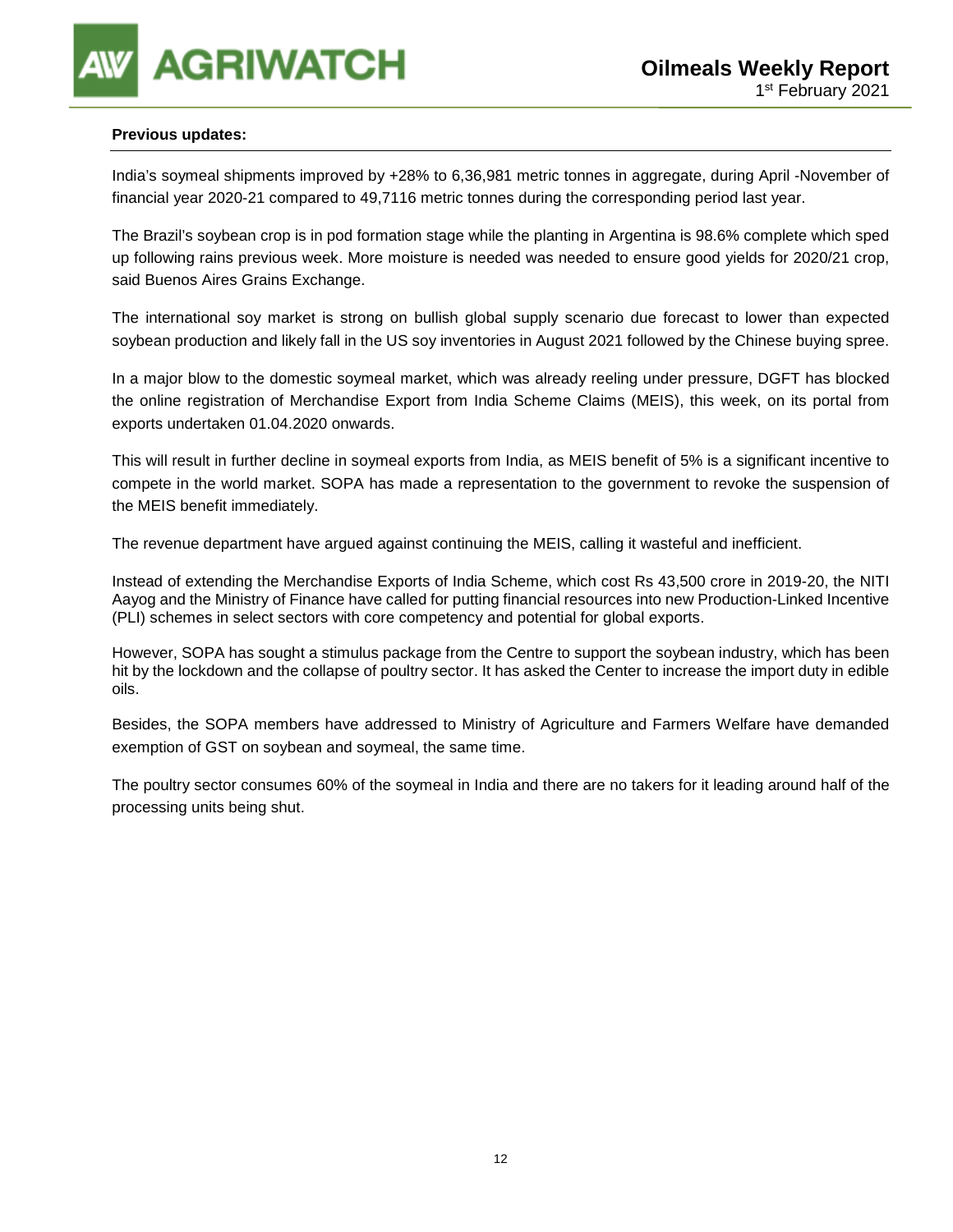

### **Technical Analysis:**

#### **NCDEX Soybean Futures Soybean Spot, Indore Soybean Spot, Indore**





#### **\*Note: Daily Chart**

| <b>Support &amp; Resistance NCDEX Soybean - Feb. contract</b> |      |            |      |      |  |  |
|---------------------------------------------------------------|------|------------|------|------|--|--|
|                                                               |      | <b>PCP</b> |      |      |  |  |
| 4250                                                          | 4380 | 4633       | 4900 | 5010 |  |  |

- $\triangleright$  Soybean went up on buyers interets in the market.
- $\triangleright$  Prices closed above 18-day EMA.
- $\triangleright$  RSI and stochastic are moving up in the neutral zone.
- $\triangleright$  MACD is falling in the negative territory.
- $\triangleright$  The prices are expected to move up in the coming week.
- Trade Recommendation (NCDEX Soybean Feb.) Week: **BUY** Above 4600. Levels: T1 4700; T2- 4800, SL - 4500.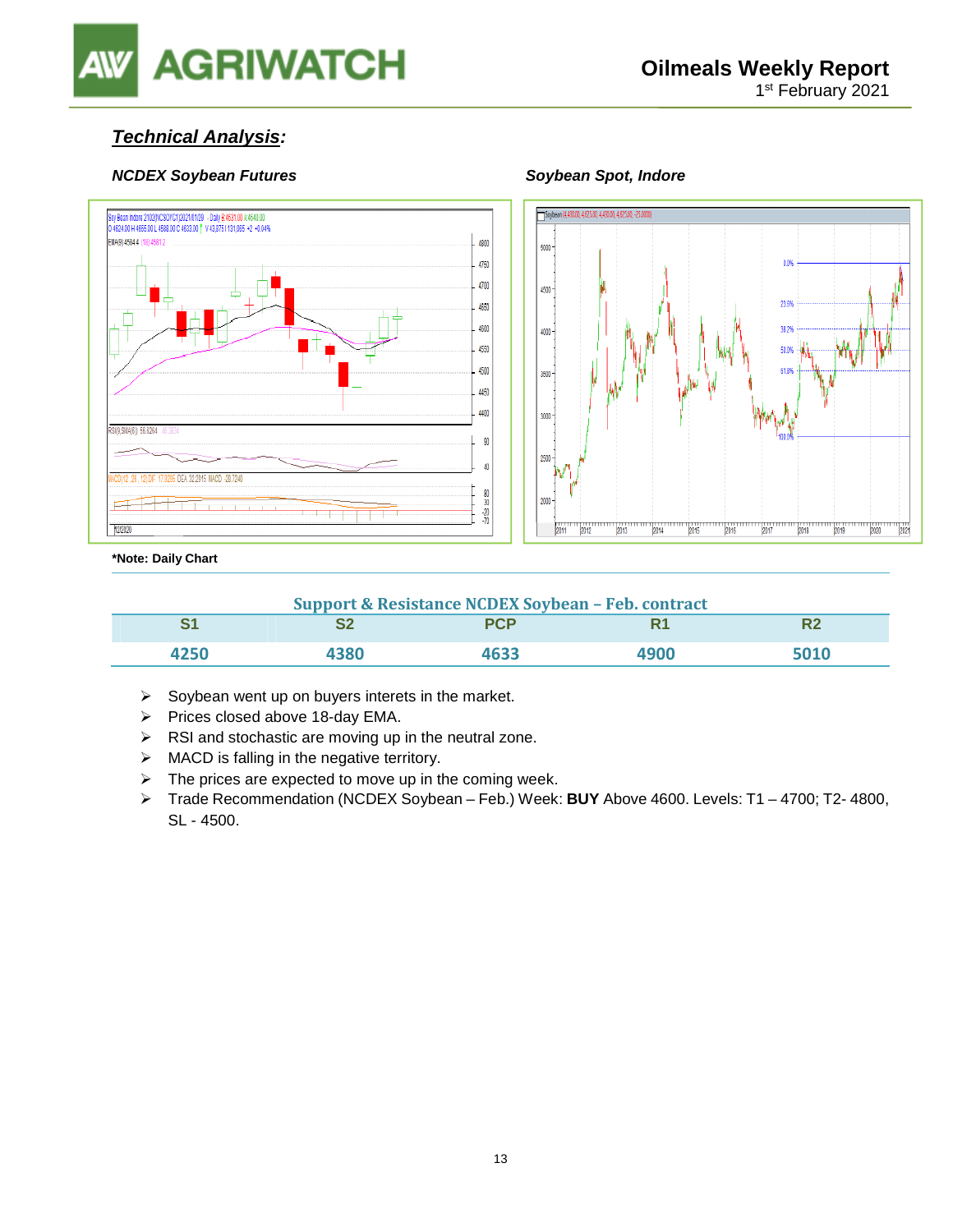## Rapeseed - Mustard Seed

Rapeseed-mustard declined, as expected, ahead crop harvest and expectation of bigger crop. The underlying fundaments are strong on continued overseas rapeseed-mustard meal demand and improved local mustard oil demand post-COVID.

The seed prices declined by -6% compared to the previous week ahead rapeseed-mustard crop harvest.

In the latest official rabi oilseeds planting report dated 29 January 2021, by the Ministry of Agriculture, the rapeseed-mustard sowing is reported up by 7.03% at 83.95 lha compared to 79.98 lha during the corresponding period last year.

The standing rapeseed-mustard crop is in good health and the recent rains in the north Indian states proved to be be beneficial for the crop which is at the pod formation stage. The rain spell has boosted the recovery level in the seed by around +1% to 35-36% from the normal 34-35%, mainly in the Agra belt which is the key seed growing region of Uttar Pradesh.

The rapeseed-mustard harvesting in UP has commenced and it will pick up the pace by second week of February, Kota belt of Rajasthan by  $25<sup>th</sup>$  February and Alwar belt of Rajasthan by 1<sup>st</sup> week of March.

India has not imported any rape oil (canola) in December too and as in last several months, on higher domestic crushing and comfortable mustard oil stock. We expect, India will not import the rape oil in coming months too.

The export of rapeseed meal in December'20 is reported at 1,41,866 metric tonnes against last year 60,178 metric tonnes during the same period i.e. up by +136%.

India's exports for rapeseed meal during April-December 2020 was up +24% at 9,16,715 metric tonnes compared to 7,41,199 metric tonnes during the same period previous marketing season.

NAFED and HAFED have been gradually disposing rapeseed-mustard. The Nafed has sold about 11.5 lakh tonnes of old and new stocks while Hafed has offloaded around 4.8 lakh tonnes of the seed of the total 5.30 lakh tonnes procured by the agency this year.

The all India rapeseed-mustard arrivals improved week-on-week and were reported at 5.70 lakh bags during the week compared to around 4.40 lakh bags, previous week. The supplies for the same were 7.65 lakh bags during the corresponding period last year.

RM seed prices declined by -2% to the weekly average of Rs 6,078 a quintal from Rs 6203 a quintal previous week and Rs 4,453 a quintal during the corresponding period last year in Jaipur.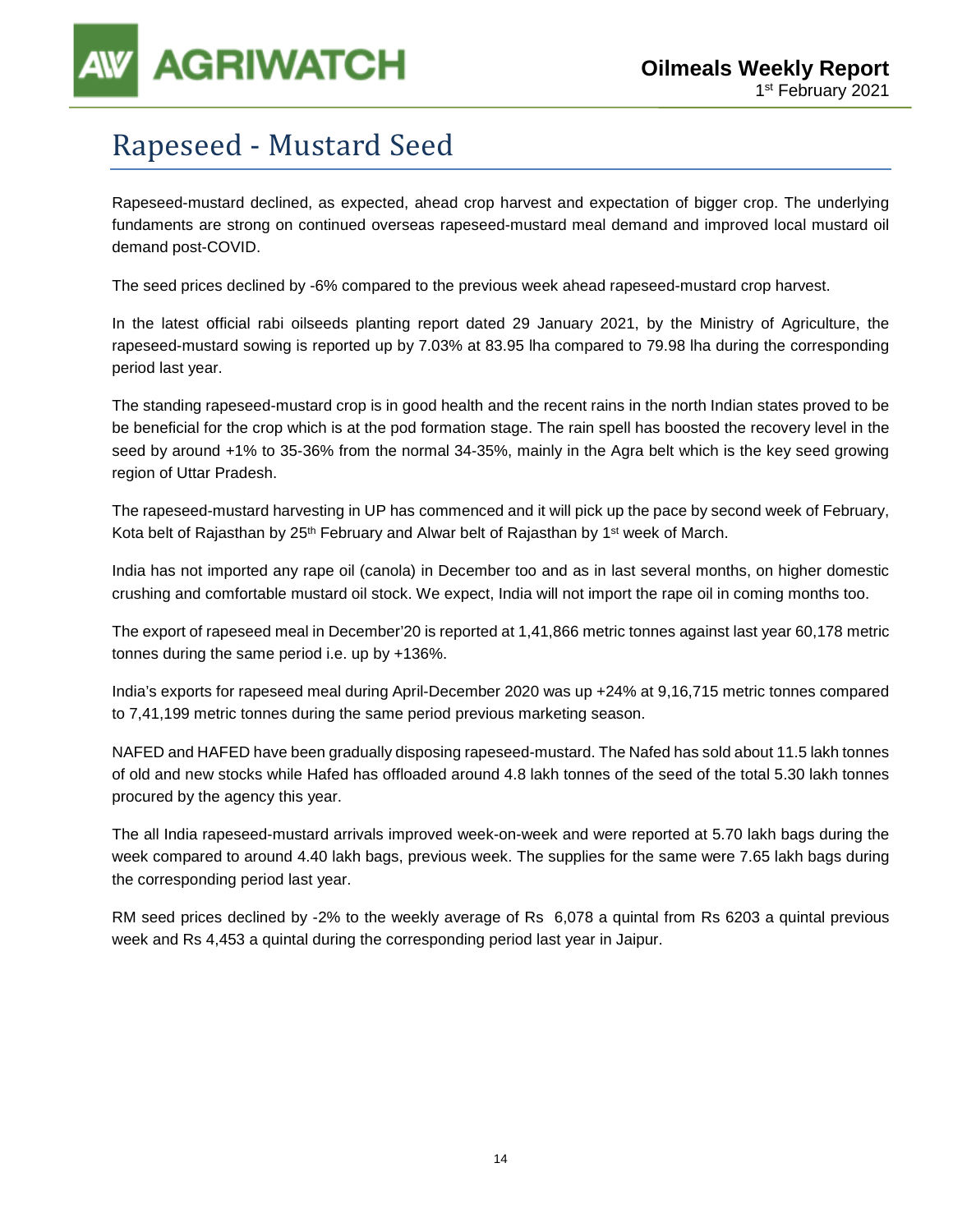

The rapeseed-mustard meal rose by 3.20% to the weekly average price of Rs. 2,607/qtl compared to the the weekly average price of Rs. 2,526/qtl previous week.

At NCDEX futures, the February contract of rapeseed-mustard fell and and ended at 5,604/Qtl compared to 5,602/Qtl previous week.

#### **Previous Updates**

The Solvent Extractors' Association (SEA) of India has urged the government to include rational provision in ASEAN agreement to restrict or regulate the imposition of export duty by the palm oil exporting countries. SEA feels that this will ensure a level-playing field for both the countries that export and import palm oil.

In a letter to its members, Atul Chaturvedi, President of SEA, said that there is always a bound rate for imposing highest export duty on palm oil and products imported by India under ASEAN agreement and Comprehensive Economic Cooperation Agreement with Malaysia.

He said the palm oil exporting countries seem to be free to impose export duty and levy as agreements overlook this issue. Indonesia has imposed US \$33 as export duty plus \$180 as a biodiesel levy making crude palm oil (CPO) expensive. Following this, India is compelled to pay high price for the same.

To support their local industry, that country has kept export duty and levy low on finished goods such as RBD palmolein.

Mr. Chaturvedi said, "Indirectly, India is subsidising their export duty and levy. Also, Malaysia is likely to impose 8 per cent export duty on export of CPO in early 2021.

Higher palm oil imports by India has always hit the domestic mustard oil demand and the rapeseed-mustard crush margins.

The Food Safety and Standards Authority of India (FSSAI) has withdrawn the order prohibiting blending of mustard oil.

The food regulator had until now allowed 20% blending in mustard oil under the standards for blended edible oil under FSS (Food Product Standards and Food Additives) Regulations. The decision to withdraw the September order was taken after stakeholders made a representation to the authority.

Director, Indian Council of Agricultural Research – Directorate of Rapeseed Mustard Research, expects productivity of the rapeseed-mustard to improve in 2020-21 from last year's level of 1.42-1.48 tonnes per ha, on adequate soil moisture and better package of practices.

The MSP for rapeseed-mustard has been increased in line with the recommendations of Swaminathan Commission to Rs. 4,650 per quintal for marketing season 2021-22 from Rs. 4,425 per quintal in 2020-21 an increase of Rs. 225 a quintal.

India had imported rapeseed oil (canola) of about 20,801 metric tonnes in August for the first time in last four months.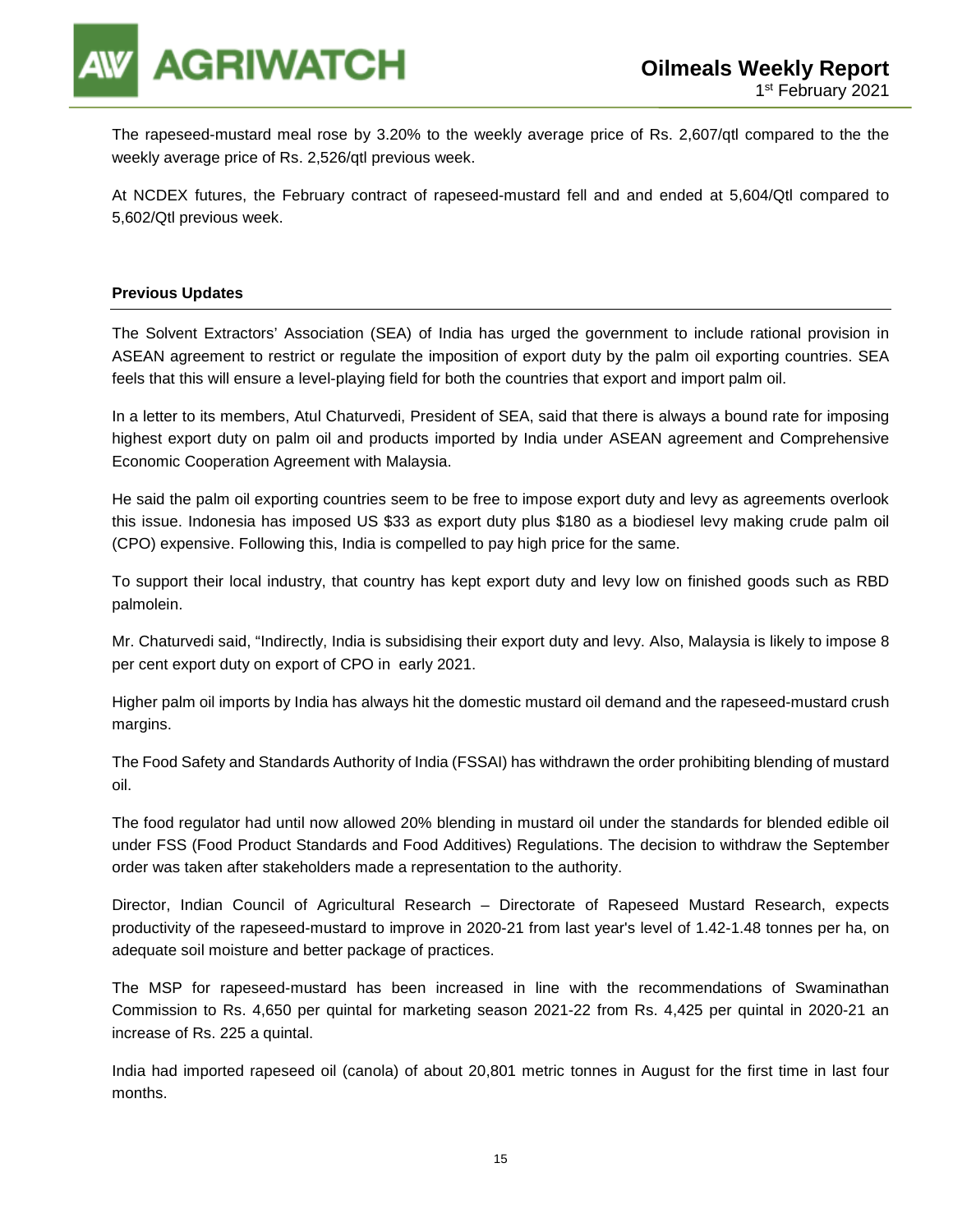The total procurement of rapeseed-mustard by Nafed under PSS in 2020/21 from major seed producing states (Uttar Pradesh, Rajasthan, Gujarat, Haryana and Madhya Pradesh) stands at 8,03,853.33 metric tonnes with a total value of Rs. 3,55,705.10 Lakh and the total number of farmers benefiting from the scheme so far stands at 3,18,540.

Total procurement of the seed by Hafed in 2020/21 stands at 5,30,000 metric tonnes.

Agriwatch has projected India's MY 2020/21 rapeseed production at 7.2 million tonnes while Solvent Extractors of India has estimated the seed production at 7.7 million tonnes.

Favorable weather have raised 2020/21 Australia rapeseed outturn by above 2% to 3.4 from 3.0 million tons earlier.

Strategie Grains expects the planted area for the 2021 rapeseed crop in the European and Britain down compared with the current year harvest.

The farmers in Europe once again faced dry planting conditions during the late-summer sowing window for rapeseed, mainly in France.

Strategie Grains has kept this year's weather-hit rapeseed outturn for EU plus Britain unchanged at 17.1 million tonnes, slightly below 17.3 million tonnes estimated for 2019.

The consultancy has estimated EU and Britain rapeseed 2020-21 import to record 6.3 million tonnes, after estimating 6.2 million tonnes a month ago. EU had imported 6.0 million tonnes of rapeseed in 2019/20 season.

**Outlook:** The rapeseed-mustard is expected to decline and feature range-bound movement with weak bias, as the stockists and the solvent extractors refrained from aggressive buying after mustard oil demand witnessed gradual fall followed by steep rise in the prices in the cash market.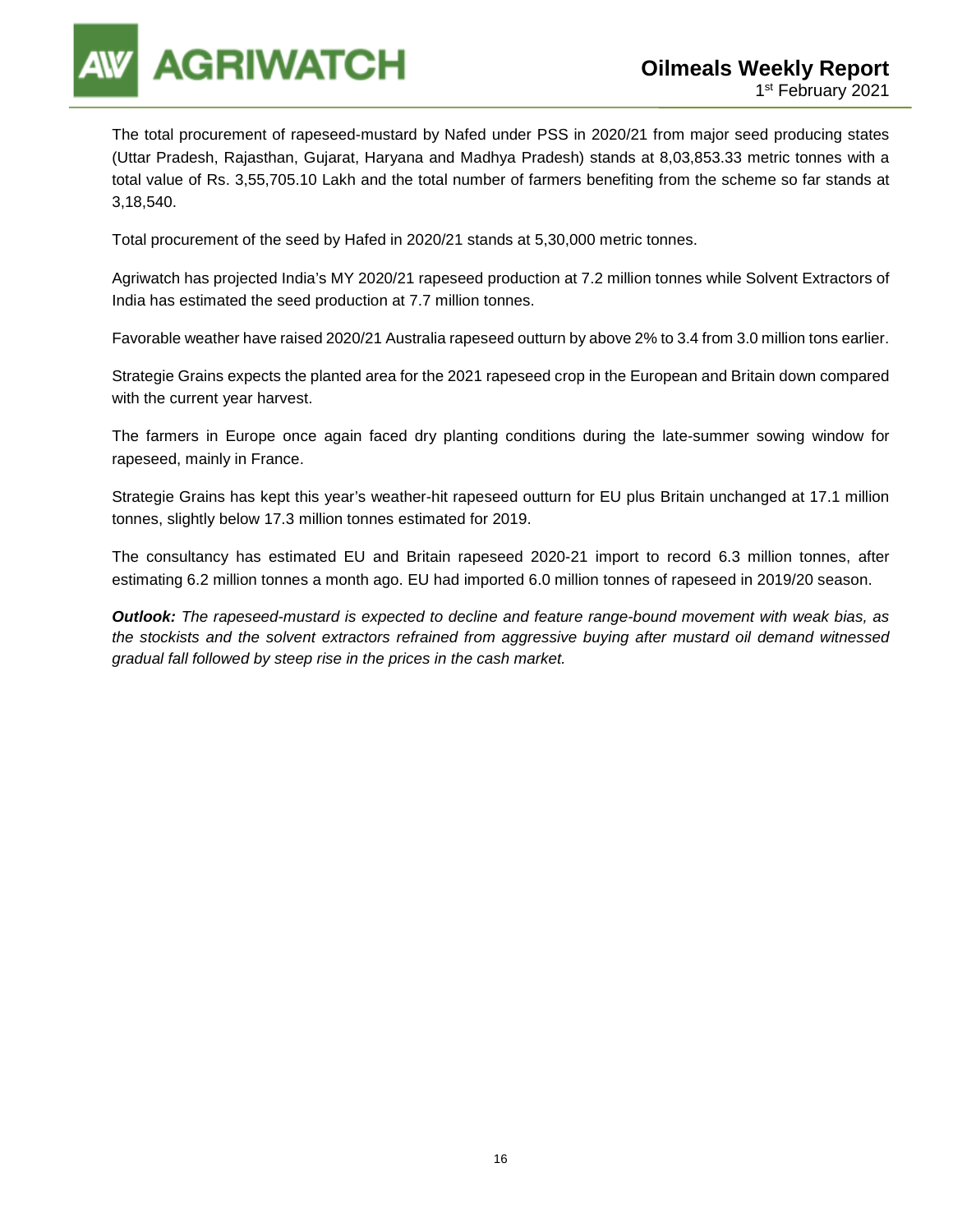

### **Technical Analysis:**

#### **NCDEX RM Seed Futures All research RM Seed Spot, Jaipur**





**\*Note: Daily Chart** 

| <b>Support &amp; Resistance NCDEX RM Seed - Feb. contract</b> |      |            |      |      |  |
|---------------------------------------------------------------|------|------------|------|------|--|
|                                                               |      | <b>PCP</b> | R1   |      |  |
| 5270                                                          | 5380 | 5604       | 5950 | 6050 |  |

- $\triangleright$  RM seed edged-up in this week.
- $\triangleright$  Prices closed above 18-day EMA.
- $\triangleright$  RSI and stochastic are risng in the neutral zone.
- $\triangleright$  MACD is moving in the negative territory.
- $\triangleright$  The prices are expected to feature gains during the week.
- Trade Recommendation (NCDEX Rapeseed-Mustard Feb.) Week: **BUY** Above 5580. Levels: Target 5700; T2- 5800, SL – 5550.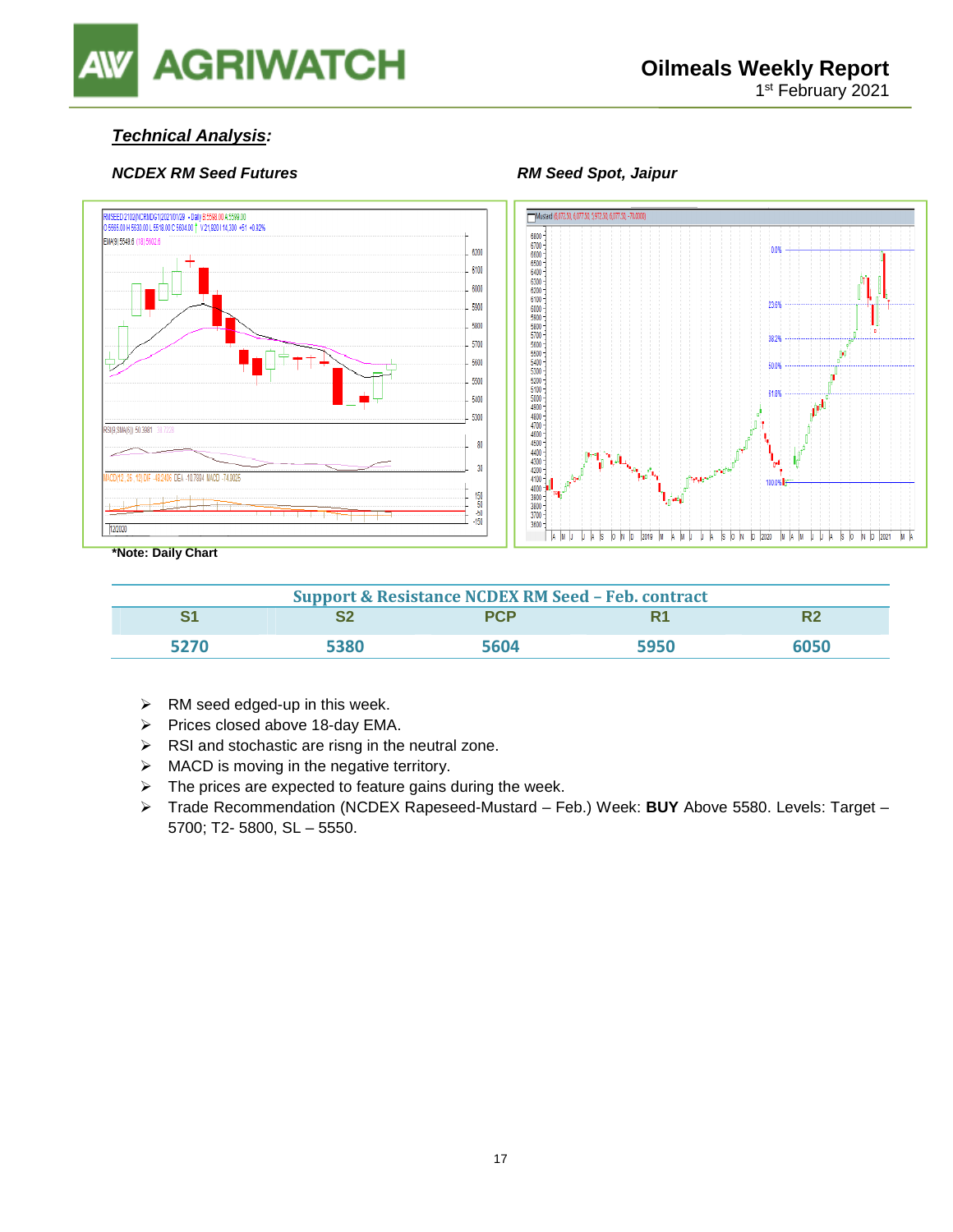

## Annexure

| Soy DOC Rates at Different Centers |                           |           |                                                        |  |  |
|------------------------------------|---------------------------|-----------|--------------------------------------------------------|--|--|
|                                    | Ex-factory rates (Rs/ton) |           |                                                        |  |  |
| <b>Centres</b>                     | 28-Jan-21                 | 21-Jan-21 | <b>Parity To</b>                                       |  |  |
| Indore - 45%, Jute Bag             | 35000                     | 35000     | Gujarat, MP                                            |  |  |
| Kota - 45%, PP Bag                 | 36800                     | 35500     | Rajasthan, Del, Punjab, Haryana                        |  |  |
| Dhulia/Jalna - 45%, PP Bag         | 37500                     | 37200     | Mumbai, Maharashtra                                    |  |  |
| Nagpur - 45%, PP Bag               | 36300                     | 36000     | Chattisgarh, Orissa, Bihar, Bangladesh, AP, Kar,<br>TN |  |  |
| Nanded                             | 36000                     | 36000     | Andhra, AP, Kar, TN                                    |  |  |
| Latur                              | 36000                     | 36500     | $\blacksquare$                                         |  |  |
| Sangli                             | 36600                     | 35600     | Local and South                                        |  |  |
| Solapur                            | 33700                     | 33700     | Local and South                                        |  |  |
| Akola $-45%$ , PP Bag              | 36000                     | 35300     | Andhra, Chattisgarh, Orrisa, Jharkhand, WB             |  |  |
| Hingoli                            | 36000                     | 35500     | Andhra, Chattisgarh, Orrisa, Jharkhand, WB             |  |  |
| Bundi                              | 36600                     | 35300     | $\blacksquare$                                         |  |  |

| Soy DOC at Ports                       |                   |           |        |  |  |
|----------------------------------------|-------------------|-----------|--------|--|--|
| <b>Centers</b>                         | <b>Port Price</b> |           |        |  |  |
|                                        | 27-Jan-21         | 20-Jan-21 | Change |  |  |
| Kandla (FOR) (INR/MT)                  | 37700             | 38000     | $-300$ |  |  |
| Kandla (FAS) (USD/MT)                  | 530               | 540       | $-10$  |  |  |
| CNF Indonesia - Yellow SBM<br>(USD/MT) | 565               | 560       | 5      |  |  |

| <b>Rapeseed Meal</b>   | 27-Jan-21 | 20-Jan-21 | Change |
|------------------------|-----------|-----------|--------|
| FAS Kandla (USD/MT)    | 295       | 282       | 13     |
| FOR Kandla (Rs/MT)     | 20500     | 20000     | 500    |
| FOR Mundra (Rs/MT)     | 20900     | 20400     | 500    |
| CNF Indonesia (USD/MT) | 335       | 330       |        |

| <b>International Soy DOC</b> |                     |     |        |
|------------------------------|---------------------|-----|--------|
| <b>Argentina FOB USD/MT</b>  | 27-Jan-21 20-Jan-21 |     | Change |
| Soybean Pellets              | 502                 | 516 |        |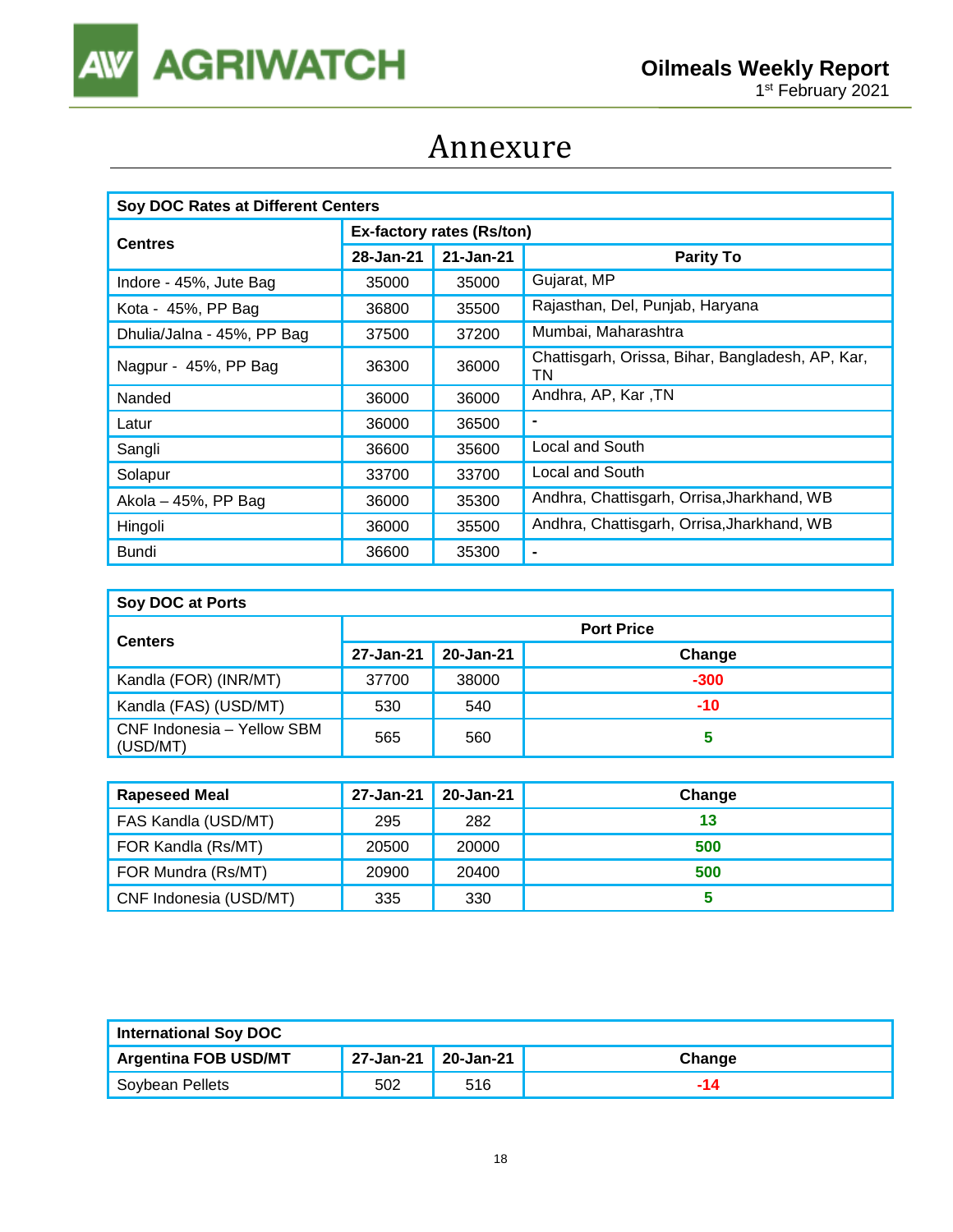### **AGRIWATCH AW**

**1st February 2021** 

| Soybean Cake Flour | 502 | 516 |  |
|--------------------|-----|-----|--|
| Soya Meal          | 497 | 516 |  |
| Soy Expellers      | 497 | 516 |  |

| <b>Sunflower (DOC) Rates</b> | <b>Ex-factory rates (Rs/ton)</b> |           |        |  |
|------------------------------|----------------------------------|-----------|--------|--|
| <b>Centers</b>               | 28-Jan-21                        | 21-Jan-21 | Change |  |
| Adoni                        | 26500                            | 25500     | 1000   |  |
| Khamgaon                     | <b>NA</b>                        | 0         |        |  |
| Parli                        | <b>NA</b>                        |           |        |  |
| Latur                        | 26000                            | 25000     | 1000   |  |

| <b>Groundnut Meal (Rs/MT)</b> |       | 28-Jan-21 21-Jan-21 | Change |
|-------------------------------|-------|---------------------|--------|
| Basis 45%, Saurashtra         | 25500 | 24500               | 1000   |
| Basis 40%, Saurashtra         | 22000 | 22000               | Unch   |
| GN Cake, Gondal               | 27000 | 25500               | 1500   |

| <b>Mustard DOC</b>      | 28-Jan-21 21-Jan-21 |       | Change |
|-------------------------|---------------------|-------|--------|
| Jaipur (Plant delivery) | 19600               | 19800 | $-200$ |
| Kandla (FOR Rs/MT)      | 20300               | 20600 | -300   |

| <b>Mumbai Oil Meal Quotes:</b> |           |           |             |  |  |
|--------------------------------|-----------|-----------|-------------|--|--|
| Rs/M.T.                        | 28-Jan-21 | 21-Jan-21 | Change      |  |  |
| G.N. Extr (45%)                | 25500     | 25000     | 500         |  |  |
| Kardi Extr                     | <b>NA</b> | 0         | -           |  |  |
| <b>Undec Cottonseed Exp</b>    | 24500     | 23500     | 1000        |  |  |
| Rice Bran Extr.                | <b>NA</b> | 0         | -           |  |  |
| Sunflower Extr.                | 24500     | 24500     | <b>Unch</b> |  |  |
| Rapeseed Extr.                 | NA        | 0         | -           |  |  |
| Soymeal 48%                    | 36522     | 36522     | <b>Unch</b> |  |  |
| Castor Extr.                   | 4350      | 4450      | $-100$      |  |  |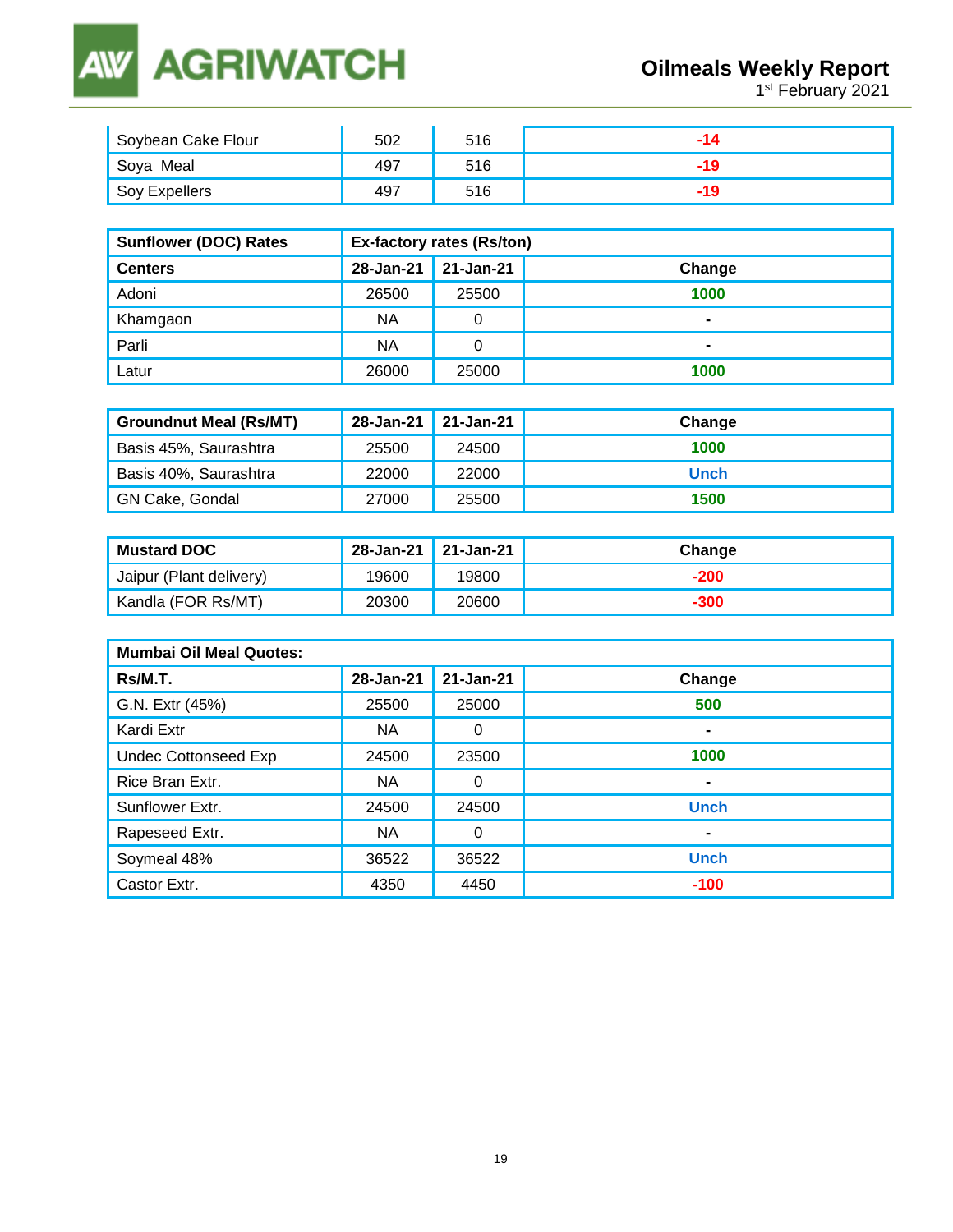

## MSP of Rabi Oilseeds for Marketing Season 2021-22- GOI

| SI.<br>No | <b>Crops</b>     | <b>MSP</b> for<br>Rabi<br>2021-22 | <b>MSP</b> for<br>Rabi<br>2020-21 | <b>Increase</b><br>in MSP<br>(Absolute) |
|-----------|------------------|-----------------------------------|-----------------------------------|-----------------------------------------|
|           | Rapeseed-mustard | 4,650                             | 4.425                             | 225                                     |
| っ         | Safflower        | 5.327                             | 5,215                             | 112                                     |

The Cabinet Committee on Economic Affairs (CCEA) chaired by the Hon'ble Prime Minister Shri Narendra Modi has approved the increase in the Minimum Support Prices (MSPs) for all mandated Rabi crops for marketing season 2021-22.

Government has increased the MSP of Rabi crops for marketing season 2021-22, to ensure remunerative prices to the growers for their produce. This increase in MSP is in line with the recommendations of Swaminathan Commission.

Among the Rabi oilseeds the MSP for rapeseed-mustard has been increased to Rs. 4,650 per quintal for marketing season 2021-22 from Rs. 4,425 per quintal in 2020-21 an increase of Rs. 225 a quintal.

The MSP of safflower to Rs. 5,327 a quintal from earlier Rs. 5,215 per quintal an increase of Rs 112 per quintal.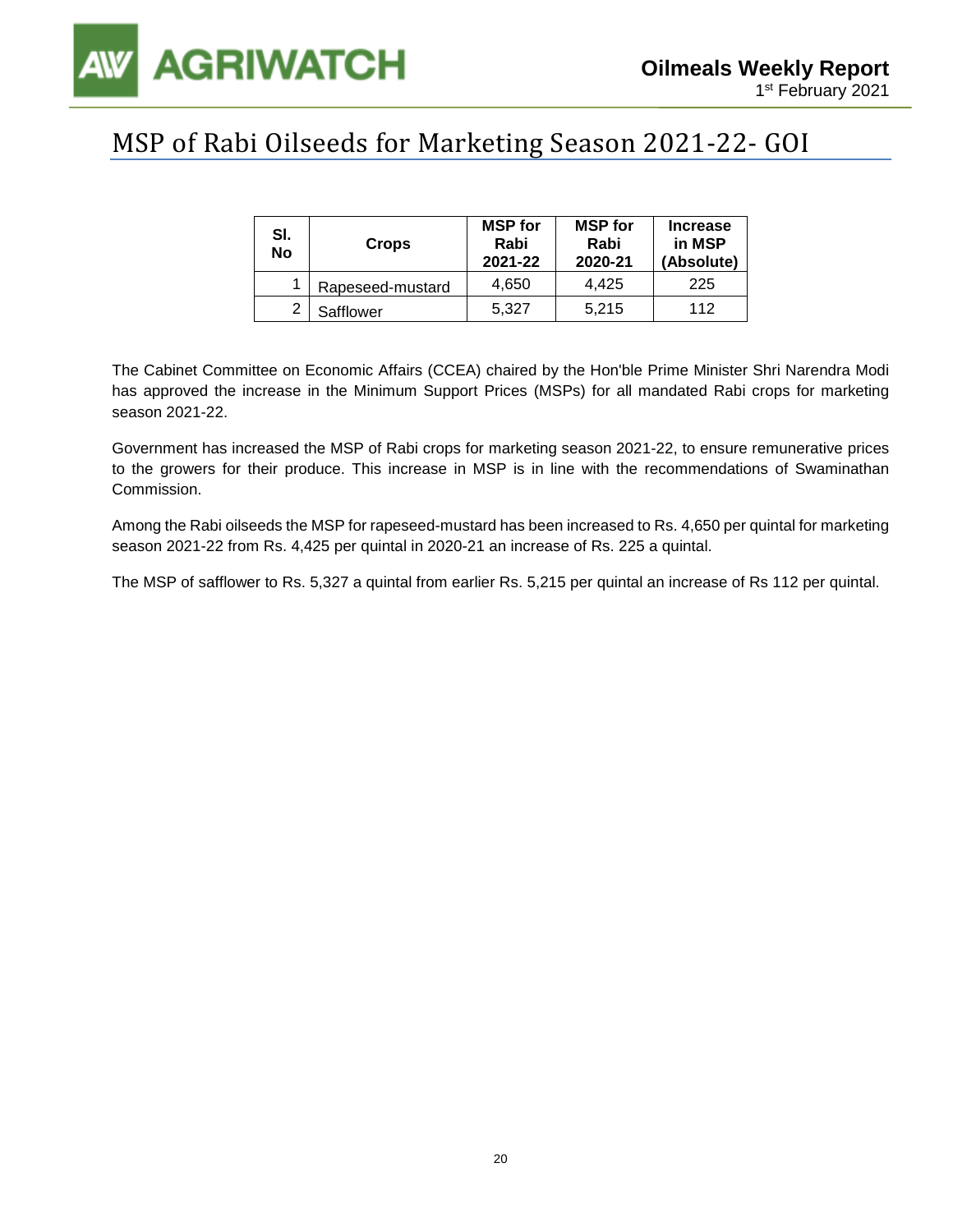## MSP of Kharif Oilseeds for Marketing Season 2020-21 - GOI

| SI.<br><b>No</b> | <b>Crops</b>     | <b>MSP</b> for<br><b>Kharif</b><br>2020-21 | <b>MSP</b> for<br><b>Kharif</b><br>2019-20 | <b>Increase</b><br>in MSP<br>(Absolute) |
|------------------|------------------|--------------------------------------------|--------------------------------------------|-----------------------------------------|
|                  | Groundnut        | 5275                                       | 5090                                       | 185                                     |
| 2                | Sunflower seed   | 5885                                       | 5650                                       | 235                                     |
| 3                | Soybean (yellow) | 3880                                       | 3710                                       | 170                                     |
| 4                | Sesamum          | 6855                                       | 6485                                       | 370                                     |
| 5                | Nigerseed        | 6695                                       | 5940                                       | 755                                     |

The Cabinet Committee on Economic Affairs (CCEA) chaired by the Hon'ble Prime Minister Shri Narendra Modi has approved the increase in the Minimum Support Prices (MSPs) for all mandated Kharif crops for marketing season 2020-21.

Government has increased the MSP of Kharif crops for marketing season 2020-21, to ensure remunerative prices to the growers for their produce.

Among the Kharif oilseeds the MSP for groundnut has been increased to Rs. 5275 per quintal for marketing season 2020-21 from Rs.5090 per quintal in 2019-20 an increase of Rs.185 a quintal.

The MSP of sunflower to Rs. 5885 a quintal from earlier Rs. 5650 per quintal an increase of Rs 235 per quintal, Soybean-yellow to Rs. 3880 a quintal to Rs. 3710 per quintal last season, an increase of Rs. 170 a quintal, Sesamum to Rs. 6855 a quintal from 6485 earlier, an increase of Rs. 370 a quintal and the MSP of Nigerseed have been increased to Rs. 6695 a quintal from Rs. 5940 a quintal earlier, increase of Rs 755 per quintal.

Among all the Kharif crops, the highest increase in MSP is proposed for Nigerseed (Rs 755 per quintal) followed by Sesamum (Rs 370 per quintal), Urad (Rs 300 per quintal) and Cotton (long staple) (Rs 275 per quintal). The differential remuneration is aimed at encouraging crop diversification.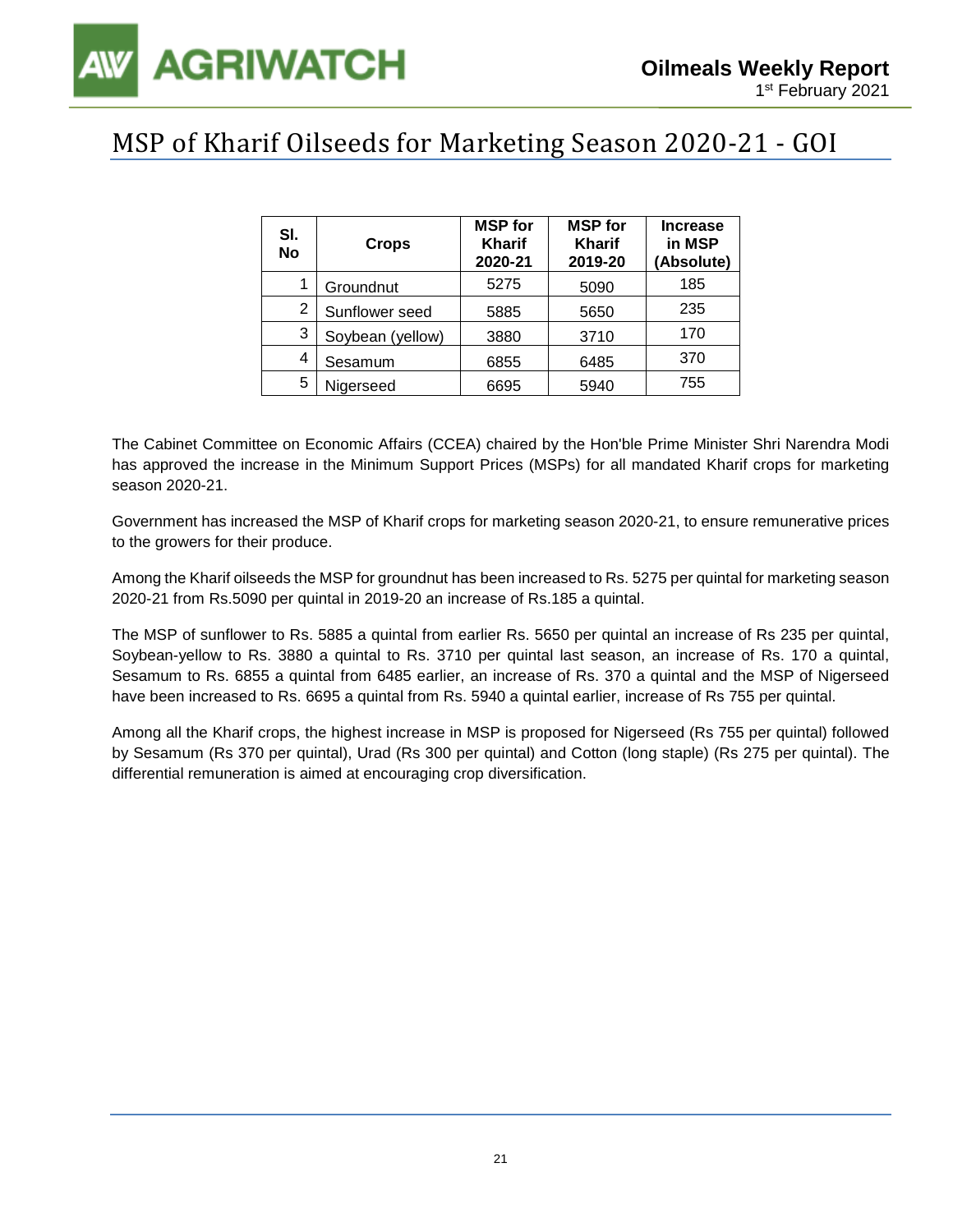## India's Oilseeds Production Seen at 25.73 Mn T vs 22.32 Mn in 1st Adv Est. for 2020-21- GOI

The 1st Advance Estimates of production of oilseeds for 2020-21 have been released by the Department of Agriculture, Cooperation and Farmers Welfare on 22<sup>nd</sup> September, 2020. The assessment of production of different crops is based on the feedback received from States and validated with information available from other sources.

The estimated production of major Kharif Oilseeds during 2020-21 is as under:

Kharif Oilseeds – 257.29 lakh tonnes in 2020-21 vs 223.16 lakh tonnes in 2019-20

- Groundnut 95.35 lakh tonnes vs 83.67 lakh tonnes in the  $4<sup>th</sup>$  Advance Estimate.
- Castorseed 17.24 lakh tonnes vs 18.49 lakh tonnes
- Sesamum 7.49 lakh tonnes vs 7.50 lakh tonnes
- Nigerseed 0.63 lakh tonnes vs 0.42 lakh tonnes
- Soybean 135.83 lakh tonnes vs 112.15 lakh tonnes
- Sunflower 0.75 lakh tonnes vs 0.94 lakh tonnes.

The production estimates does not include the Rabi oilseeds' (rapeseed-mustard, safflower, rabi groundnut, rabi sunflower and Linseed) output estimates as its marketing season starts from February.

## Sown Area – *Kharif* Oilseeds, India

In the last official Kharif oilseeds planting report by the Ministry of Agriculture, the total coverage area under Kharif oilseeds is reported at 197.18 lakh hectares, an increase by 9.8% from 179.63 lakh ha in the corresponding period of last year. Of the major oilseeds, soybean sowing is reported up by 6.4% at 121.24 lha compared to 113.95 lha during the corresponding period of last year, groundnut at 50.98 lha vs 39.48 lha, sesamum 14.14 lha vs 13.73 lha, castor seed at 7.92 lha vs 9.44 lha and niger at 1.67 lha vs 2.04 lha, during the same period last year. We feel country's final area under oilseeds to be above normal by 8-9% this season.

|                       |                              |         |         | Area in Lakh Hectares |
|-----------------------|------------------------------|---------|---------|-----------------------|
| Crop                  | Normal Area<br>(5 Year Avg.) | 2020-21 | 2019-20 | % Change              |
| Groundnut             | 42.43                        | 50.98   | 39.48   | 29.1                  |
| Soybean               | 111.49                       | 121.24  | 113.95  | 6.4                   |
| Sunflower             | 1.84                         | 1.23    | 0.99    | 24.2                  |
| Sesamum               | 14.13                        | 14.14   | 13.73   | 3.0                   |
| Niger                 | 2.41                         | 1.67    | 2.04    | $-18.1$               |
| Castor                | 9.65                         | 7.92    | 9.44    | $-16.1$               |
| <b>Total Oilseeds</b> | 181.95                       | 197.18  | 179.63  | 9.8                   |

Source: MoA, GOI